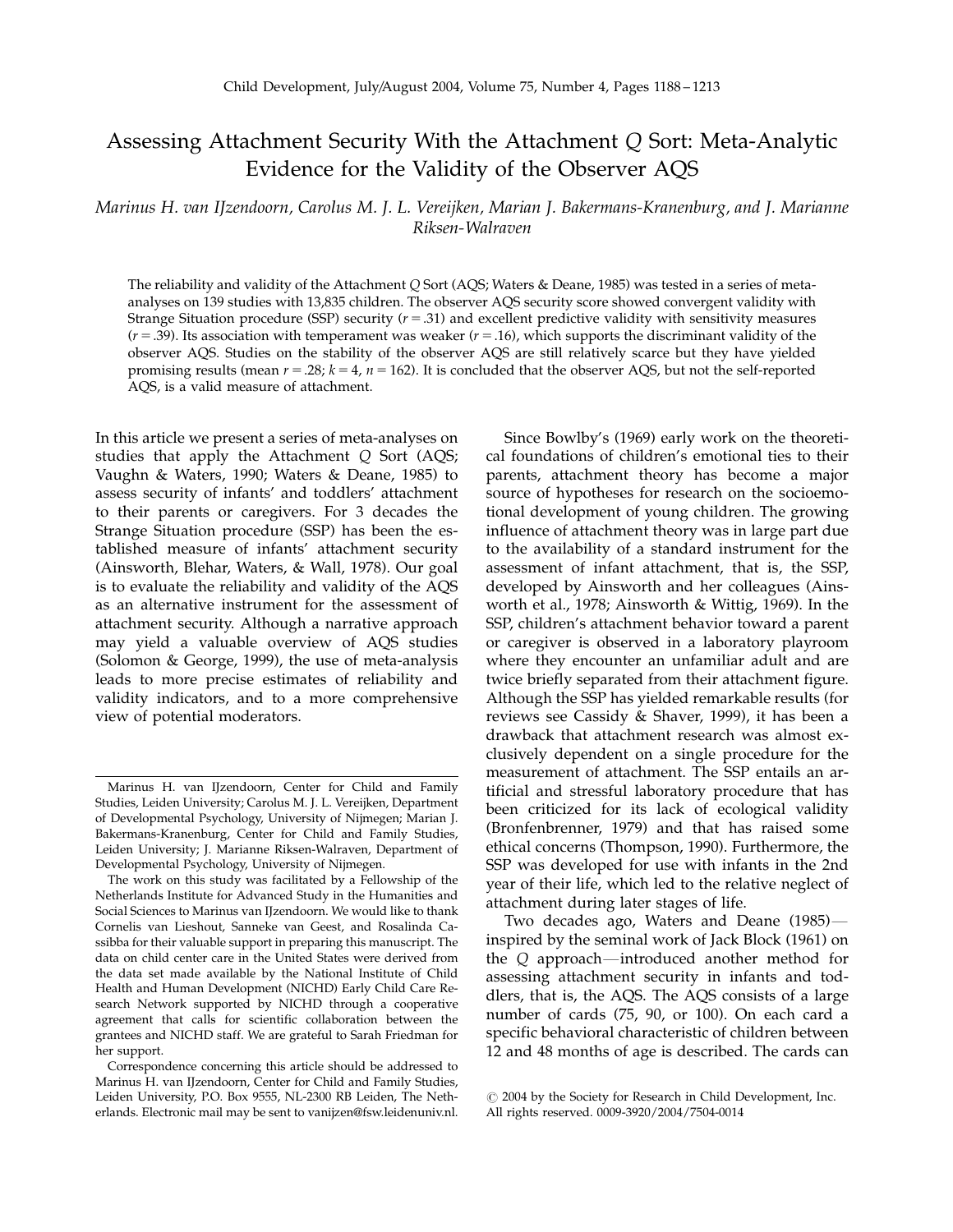be used as a standard vocabulary to describe the behavior of a child in the natural home setting, with special emphasis on secure-base behavior (Vaughn & Waters, 1990). After several hours of observation the observer ranks the cards into several piles from ''most descriptive of the subject'' to ''least descriptive of the subject.'' The number of piles and the number of cards that can be put in each pile are fixed. By comparing the resulting description with the behavioral profile of a prototypical secure child as provided by several experts in the field of attachment theory, a score for attachment security can be derived. In fact, the AQS security score is the correlation between the Q sort of this specific child and the expert sort describing the prototypically secure child. In theory, AQS scores may range from  $-1.0$  to  $+1.0$ , that is, from a perfect negative correlation to a perfect positive correlation with the ideal-type security sort. To single or average AQS scores no specific meaning can be attached other than the degree of similarity to the ideal-type security sort. There is no natural cutoff point dividing secure from insecure children.

Without denying the numerous strengths of the SSP, the AQS has some advantages over the SSP. First, it can be used for a broader age range  $(12-48)$ months) than the SSP. Moreover, AQS observations are conducted in the home, and they may therefore have higher ecological validity. Furthermore, because the application of the AQS does not require the stressful separations used in the SSP, the method can be applied in cultures and populations in which parent –infant separations are uncommon (e.g., Kazui, Endo, Tanaka, Sakagami, & Suganuma, 2000). Because the AQS is less intrusive than the SSP, it may be used more frequently with the same child, for example, in repeated measures designs and in studies on children's attachment networks. Finally, the application of the AQS in divergent cultures or populations may be attuned to the specific prototypical secure-base behavior of the children from those backgrounds (Posada, Gao, et al., 1995). The AQS may even be used to assess infant security in extremely disturbed groups such as autistic children (Rutgers, Bakermans-Kranenburg, & Van IJzendoorn, 2004) and in nonhuman primates such as Old World monkeys (Kondo-Ikemura & Waters, 1995). It should however be noted that the AQS is time consuming, its observational database usually is not videotaped for archival purposes and for review, and it fails to differentiate between types of insecurity.

Obviously, if the AQS is a valid instrument for the assessment of attachment security, it would be an important addition to the attachment researcher's tool box. Waters and Deane (1985) have extensively

discussed item content and sorting procedure of the AQS and concluded that both are appropriate for the measurement of the concept of attachment, thus supporting its content validity. The present study focuses on the empirical results that have been obtained with the AQS. Three types of validity are discussed. First, convergent validity of the AQS indicates the degree to which it is related to instruments measuring the same construct. In particular, AQS-derived attachment security should be correlated with security classifications based on behavior in the SSP. A recently emerging issue pertains to the association between the AQS and disorganized attachment (Lyons-Ruth & Jacobvitz, 1999; Main & Solomon, 1990; Van IJzendoorn, Schuengel, & Bakermans-Kranenburg, 1999). Although the AQS has not been developed to assess disorganization of attachment, its broad spectrum of behavioral descriptors might reflect differences between disorganized and nondisorganized children. In particular, the hypothesis may be tested that disorganized attachment is indexed by the most extreme scores on the AQS (E. Waters, personal communication, June 19, 2002). Second, the AQS as a procedure to assess attachment security should demonstrate discriminant validity; that is, it should only weakly be related to instruments that have proved to measure other constructs such as temperament (Sroufe, 1985; Vaughn & Bost, 1999). Although attachment behavior and temperament may be related, in particular with increasing age (Vaughn et al., 1992), the two constructs should at the same time be considered as conceptually separate components of the children's socioemotional development. From a behavioral genetics perspective, attachment security and temperamental reactivity have been documented to have different roots (environmental influences vs. heritability; see Bokhorst et al., 2003). Third, the AQS shows predictive validity if AQS security is related to other constructs as predicted by attachment theory. Two central propositions of attachment theory imply that children's attachment security is related to their caregiver's sensitive responsiveness and to social competence, in particular, in close (friendship) relationships. Children's attachment security is assumed to be the outcome of interactions with their social environment, in particular, with their primary caregivers. In fact, the caregiver's ability to perceive the child's attachment signals accurately and to respond adequately and promptly to these signals are assumed to be two of the most important determinants of the child's attachment security (Ainsworth et al., 1978). The association between attachment and sensitive responsiveness is clearly supported by correlational and experimental evidence (for meta-analytic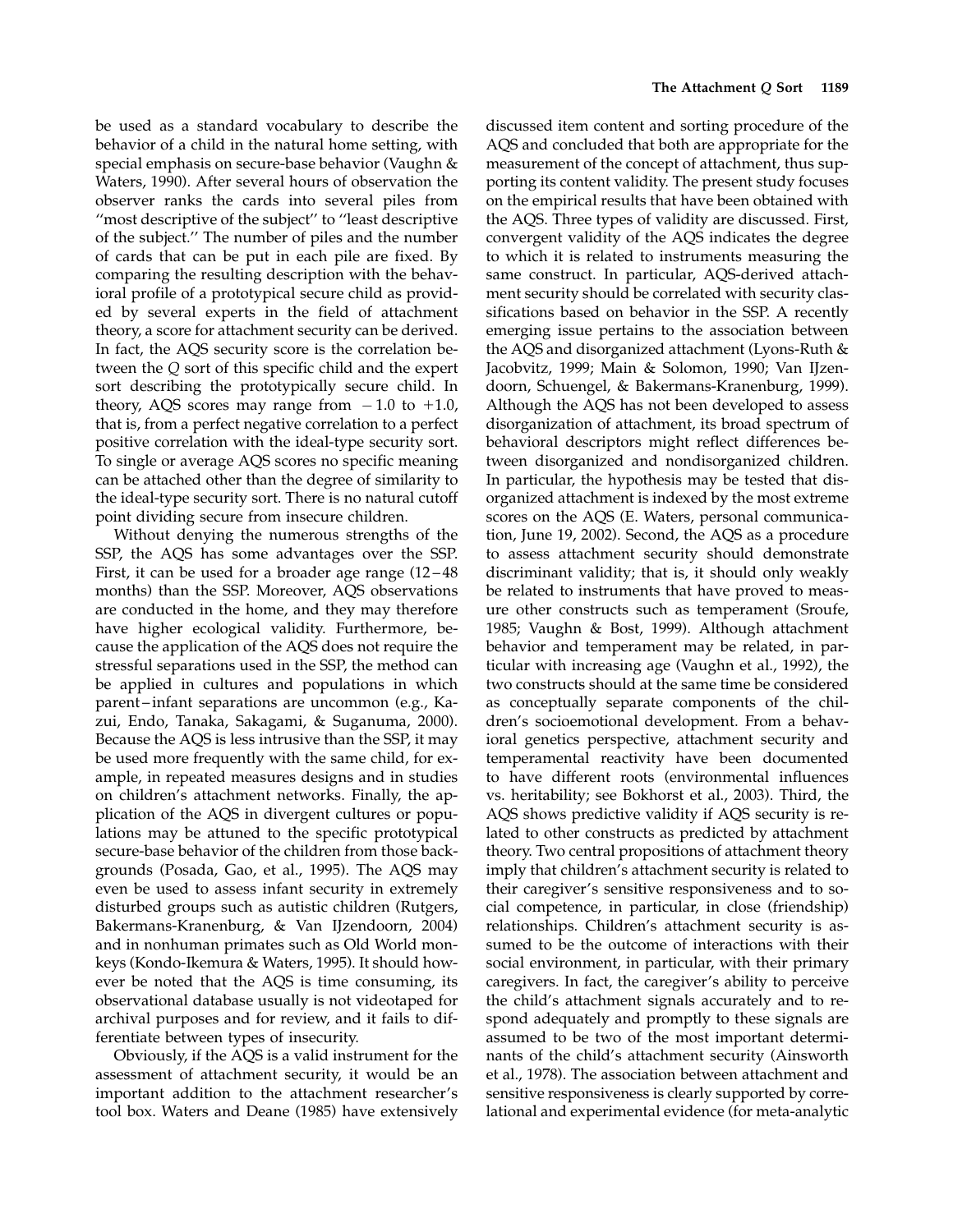reviews, see De Wolff & Van IJzendoorn, 1997; Bakermans-Kranenburg, Van IJzendoorn, & Juffer, 2003). Furthermore, attachment security is assumed to predict the child's later socioemotional development. Although the causal mechanisms are still being debated (Lamb & Nash, 1989; Thompson, 1999) and the influence of attachment may be restricted to social competence in intimate relationships (Sroufe, 1988), support has been found for associations with children's social competence in interaction with peers, strangers, and parents (Cohn, Patterson, & Christopoulos, 1991; Elicker, Englund, & Sroufe, 1992; Schneider, Atkinson, & Tardif, 2001; Thompson, 1999). Because the link with social competence in peer relations has also been investigated in several AQS studies, we focus on this dimension of socioemotional development in the current meta-analytic study.

Besides convergent, discriminant, and predictive validity, the AQS should also show intercoder reliability and some stability across time. In stable circumstances, attachment security as assessed in the SSP shows considerable stability across 3 to 6 months (Bretherton, 1985; Lamb, Thompson, Gardner, & Charnov, 1985). Recently, new measures of attachment security for preschoolers and older children have also shown considerable stability of attachment patterns across the preschool period (Howes & Hamilton, 1992b; Main & Cassidy, 1988; Stevenson-Hinde & Verschueren, 2002; Solomon & George, 1999). It has been claimed that instability of attachment security may be due to life events and changes in life circumstances that influence the caregiver's sensitive responsiveness (Lamb et al., 1985; Vaughn, Egeland, Sroufe, & Waters, 1979). However, across the board, stability studies of attachment security have shown considerable continuity across the first 20 years of life (Fraley, 2002; Waters, Hamilton, & Weinfield, 2000), and alternative attachment measures such as the AQS should also document some stability across time.

There are some additional issues that should be considered in evaluating the AQS as a measure for security of attachment. Children can be attached to their mother and to their father, but also to their day care providers. The child's security in these relationships has been described with the AQS in several studies. It is assumed that the theoretical associations described previously should hold true for each of the attachment relationships of the child, irrespective of the biological status of the attachment figure (Howes, 1999).

A further issue pertains to the sorter of the AQS. The AQS can be used to describe the child's attachment relationship by trained observers, but also by the parent or caregiver who is part of the relationship. Because in both cases the same attachment relationship is described they should yield similar results. There are, however, some reasons why these Q sorts may diverge. The presence of the observer in the family may influence the parent – child interaction. The amount of time an observer can spend with the family is limited, and so is his or her access to attachment-relevant situations and events. The caregiver may, however, be more subject to response biases because of the own involvement in the attachment relationship. For these reasons, AQSs sorted by caregivers and by observers may diverge in terms of validity characteristics.

Since the first publication on the AQS in 1985 (Waters & Deane, 1985) the Q-sort cards, data-collection procedures, and scoring methods have been revised. The initial AQS consisted of 100 items, but later 75- and 90-item versions were composed. Waters and Deane (1985) proposed an extensive procedure to collect observer Q sorts, using free observation of parent – child interaction in the home. Several studies, however, used more structured and time-limited procedures and home visits. These procedural aspects of the AQS may influence the validity of the AQS. We examine these issues in our metaanalyses.

In sum, we tested the following hypotheses. First, we examined the convergence between attachment security as assessed in the SSP and through the AQS, and we expected to find a strong association (convergent validity). In addition, children classified as disorganized in the SSP were expected to have extremely low AQS security scores. Second, attachment security and temperament have been documented to be unrelated. The relation between AQS security and temperamental characteristics should therefore be weak or absent to show discriminant validity. Only with increasing age, attachment and temperament may become more related (Vaughn & Bost, 1999). Third, one of the core assumptions in attachment theory is the crucial role of parental sensitivity in the development of attachment. We tested whether more AQS security was associated with more sensitivity of the parent (predictive validity). Fourth, although subject of considerable debate, it is widely assumed that attachment security should be related to the child's behavior in (intimate) relationships outside of the family. We examined AQS studies on children's socioemotional development and tested whether AQS security was associated with more social competence (predictive validity). Finally, we tested whether the self-reported AQS showed validity indicators comparable to those of the time-consuming observer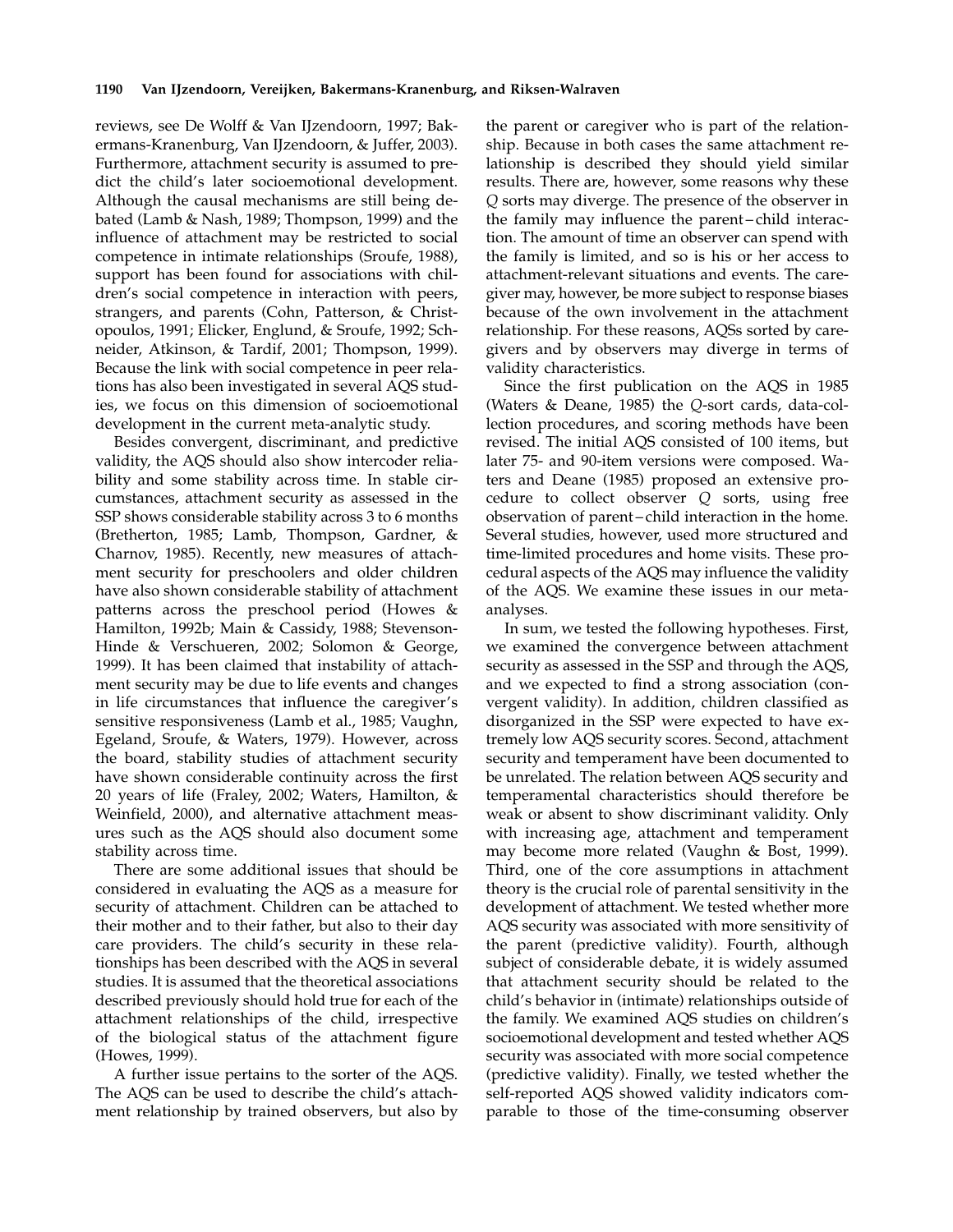AQS and thus whether it can be used as a viable alternative to the observer AQS.

#### Method

#### Selection of Studies

Studies were included in this meta-analytic investigation if they satisfied two criteria. First, the study should report results of analyses with the AQS. Second, the report should contain sufficient information on data collection to evaluate the study, such as the specific version of the AQS, the number of participants, and participants' age. A literature search was conducted using the following computerized databases: PsychLIT, ERIC, Sociofile, and Dissertation Abstracts. The ISI database of social science citations (Web of Science) was searched for references to the papers presenting the AQS (Vaughn & Waters, 1990; Waters & Deane, 1985; Waters, Vaughn, Posada, & Kondo-Ikemura, 1995). The references in the studies found in the computerized searches were then checked for other relevant studies. Because the most recent studies may not yet be included in these databases, manual searches of recent journals on child development were also conducted. Finally, colleagues provided us with several manuscripts that are still under review or in press. We included published as well as unpublished papers. In the meta-analytic literature the inclusion of unpublished material is recommended to protect against the file-drawer risk, that is, the potential presence of unpublished manuscripts with null results in the file drawers of disappointed researchers (e.g., Light & Pillemer, 1984; Mullen, 1989).

The literature search yielded 137 studies with 13,835 children. Some studies did not contain sufficient information regarding sample size or sorter (observer or caregiver), and they could not be included in the meta-analyses. In some cases, two or more articles reported on the same sample. In these cases, the results of the papers were treated as belonging to one empirical study. In some other cases, more samples were described in one paper. The samples were considered as separate studies (see Vaughn et al., 1992). Four studies drew on participants from two nonoverlapping samples (Howes & Hamilton, 1992a, 1992b; Howes, Hamilton, & Matheson, 1994; Howes, Matheson, & Hamilton, 1994). If studies contained two or more statistics for the same association, these statistics were meta-analytically combined within the study (with Borenstein, Rothstein, & Cohen's, 2000, Comprehensive Meta-Analysis [CMA] program; see the discussion in the

Statistical Analyses section), and only the combined statistic was included in the meta-analysis.

Of the 139 samples, 80 were conducted on the North American continent. Mothers described the attachment relationship with their child in 77 studies, fathers did so in 10 studies, and day care teachers did so in 2 studies. Trained observers described attachment to mother in 54 studies, attachment to the father in 1 study, and attachment to a day care teacher in 15 studies. Sample size varied from 7 children in the smallest sample (Petrie & Davidson, 1995) to 3,060 children in the largest sample (Howes & Ritchie, 1999). Sufficient numbers of studies were available for testing the association between AQS and SSP  $(k = 32)$ , AQS and sensitive responsiveness  $(k = 42)$ , AQS and temperament  $(k = 27)$ , and AQS and socioemotional development  $(k = 33)$ . Earlier meta-analyses in the area of attachment were based on similar or smaller numbers of studies (e.g., Fox, Kimmerly, & Schafer, 1991; Goldsmith & Alansky, 1987; Van IJzendoorn, 1995).

#### Coding System

A coding system was used to rate every AQS study on design, sample, and publication characteristics. As design characteristics we coded sample size, sorter, AQS version, duration, and interval. We coded whether the AQS was sorted by a trained observer or by the attachment figure who was part of the relationship that was assessed with the AQS (mother, father, or day care teacher). We also coded whether the AQS version with 75, 90, or 100 items had been used in the study, or whether an attachment measure was based on a selection of AQS items. For the duration of AQS observations the total observation time was coded; for example, when the AQS sorting was based on two observations of 2 hr each, the duration of the observation was fixed at 240 min. Concerning interval, we coded the intervening period between the AQS and the assessment of the other variable(s); this period ranged from 0 months (e.g., in Stevenson-Hinde & Shouldice, 1990, the AQS was sorted within 1 month from the temperament assessment) to 24 months (in Schmidt, 1998, the AQS was sorted at 36 months of the child's age, and socioemotional development was assessed at 60 months). Moreover, we coded which other relevant variables were measured (attachment in the SSP, temperament, sensitive responsiveness, or the child's socioemotional development). For attachment in the SSP, we noted whether children had been classified with the three-way coding system (Ainsworth et al., 1978) or with the four-way coding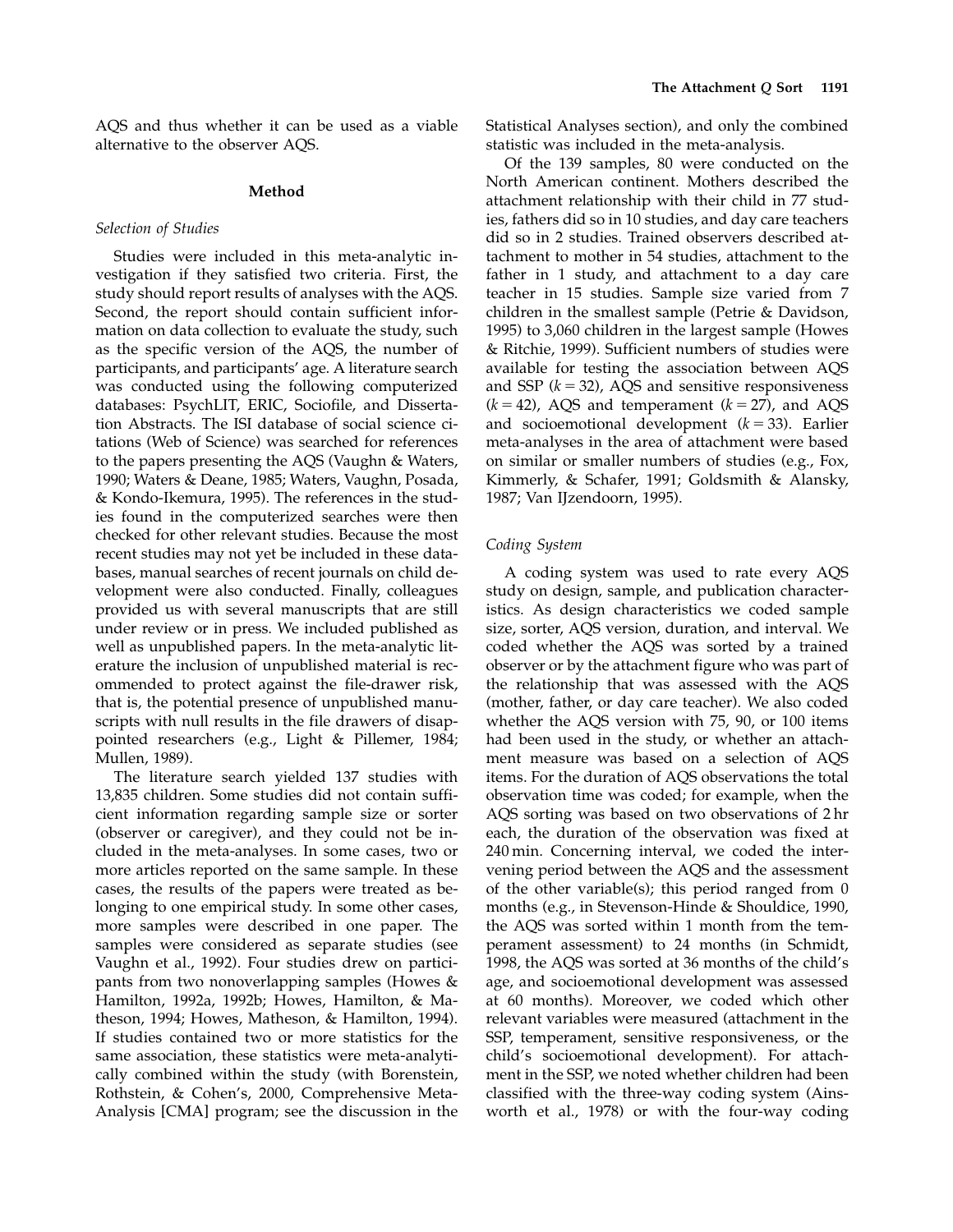system, including disorganized attachment behavior (Main & Solomon, 1990). For temperament, we selected indicators of temperamental reactivity or related temperamental dimensions such as irritability or mood. Sensitive responsiveness referred to the mother's sensitivity as assessed with, for example, the Maternal Behavior Q Set (Pederson et al., 1990) or the rating scales of Ainsworth, Bell, and Stayton (1974). Indicators for the child's socioemotional development were the Child Behavior Checklist (CBCL; Achenbach, 1985) and social competence in relation to peers (e.g., in Denham et al., 2001). As sample characteristics we coded the age of the child when the AQS was sorted, whether the sample was clinical or nonclinical, and the country of the sample (United States, Canada, Europe, or other). Finally, we coded the type of publication (journal, book chapter, dissertation, or conference presentation). The studies were coded by Marinus van IJzendoorn and Marian J. Bakermans-Kranenburg. The intercoder reliability of the coding system was established on 22 studies. Reliabilities ranged from .94 to 1.00.

#### Statistical Analyses

In the present meta-analyses the procedures developed by Rosenthal (1991), Mullen (1989), and Borenstein et al. (2000) were applied. The statistical tests of the pertinent studies were transformed into a common metric for effect size: the correlation coefficient (r). Potential moderator variables were examined to test whether they significantly explained the variability of the effect sizes. Moderators were: type of publication, country, participants' age at the time of the AQS assessment, version of AQS, sorter (observer or caregiver), hours of observation for AQS assessment, intervening period between AQS assessment and pertinent other variable, and type of sample (nonclinical or clinical). The extremely large sample size of the National Institute of Child Health and Human Development (NICHD) Early Child Care Research Network (1999) study ( $n = 1,148$ ) was winsorized (i.e.,  $n = 250$ ) in the weighting function to prevent the results from being unduly determined by only one outlying study (Hampel, Ronchetti, Rousseeuw, & Stahel, 1986). Similarly, the large sample size of Howes and Ritchie's (1999) study on caregiver-child attachments was winsorized  $(n =$ 500) in the analyses on social competence. No outlying effect sizes  $(z < -3.26$  or  $z > 3.26$ ; Tabachnik & Fidell, 2001) were detected in any of the meta-analytic data sets after conversion into Fisher Z. Analyses were performed with Mullen's (1989) statistical package Advanced BASIC Meta-Analysis and with

Borenstein et al.'s (2000) CMA program. Inversevariance-weighted analyses were conducted throughout, in which correlations were transformed to Fisher Z; for the algorithm used in the final analyses, see Borenstein and Rothstein (1999, p. 270 ff).

Tests for homogeneity of study results were applied to check whether such results were sampled from different populations. Borenstein et al.'s (2000) CMA program computed fixed as well as randomeffect model parameters. Significance tests and moderator analyses in fixed-effects models are based on the assumption that differences between studies leading to differences in effects are not random and that, in principle, the set of study effect sizes is homogeneous at the population level. Significance testing is based on the total number of participants, but generalization is restricted to other participants that might have been included in the same studies of the meta-analysis (Rosenthal, 1995). In random-effects models, significance testing is based only on the total number of studies and generalization is to the population of studies from which the current set of studies was drawn (Rosenthal, 1995).

It has been argued that random effects models more adequately mirror the heterogeneity in behavioral studies and use noninflated alpha levels when the requirement of homogeneity has not been met (Hedges & Olkin, 1985). We decided to present the combined effect sizes and their confidence intervals (CIs) in the context of fixed- or randomeffects models depending on the outcome of the pertinent homogeneity test; that is, we presented fixed-effect sizes and their CIs only when the homogeneity test did not demonstrate heterogeneity. The Q statistics are presented to test the homogeneity of the specific set of effect sizes and to test the significance of moderators (Borenstein et al., 2000; Mullen, 1989; Rosenthal, 1995). In our series of metaanalyses, several data sets were heterogeneous. In those cases, the random-effects model parameters (significance, CIs) are more conservative than the fixed-effects parameters, and the moderator tests (based on the fixed effects) should be considered to be descriptive of the specific set of studies at hand and should be interpreted with caution (Rosenthal, 1995). In the two largest meta-analyses (on the associations between AQS and SSP, and AQS and sensitivity), we conducted a multivariate regression analysis with the most relevant moderators (age, duration, and country) as predictors to test whether they predicted nonoverlapping variance. Effect sizes (r) were transformed into Fisher Z scores because the metric of  $r$  becomes nonlinear at its extreme values, and the Fisher Z transformation represents a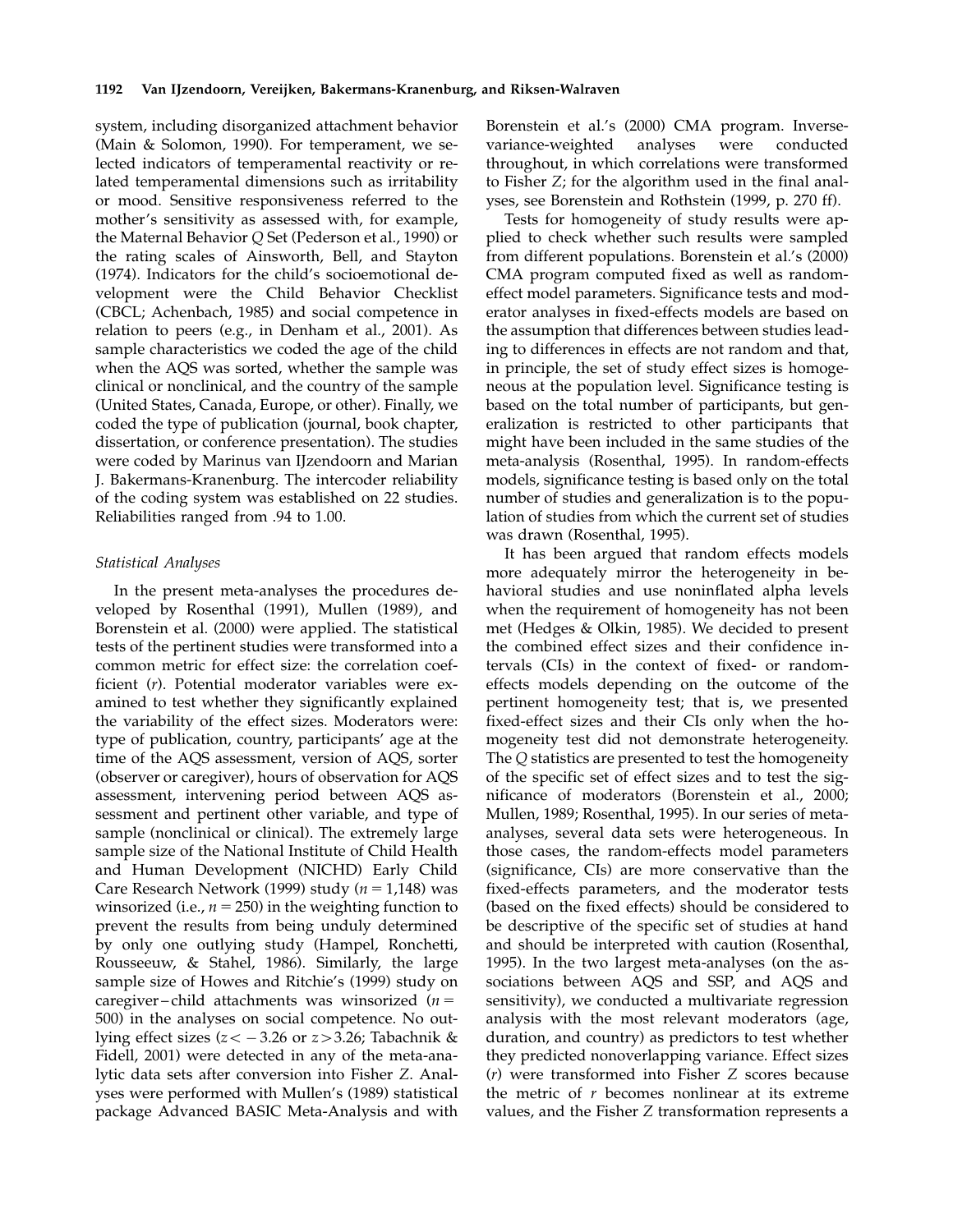solution to this skewness (Mullen, 1989; Rosenthal, 1991).

To test the difference of observed security scores in normal versus clinical samples, we reconstructed the raw data for the participants in each study (providing these participants with the mean value for the sample as the best estimate of their score, except for the large NICHD study, 1999, for which the individual scores were available), and we computed the  $t$ statistic for the difference between the two groups.

#### Results

#### Mean Security Scores

An overview of the studies is presented in Table 1. In 34 samples ( $n = 2,703$ ) the AQS for the attachment relationship with the mother was sorted by an observer. The mean security score of these studies was .31  $(SD = .16)$ . The mean security score of .21  $(SD = .08)$  in clinical samples  $(k = 6, n = 187)$  was significantly lower than the mean security score of .32 (SD = .16) in normal samples ( $k = 28$ ,  $n = 2,516$ ),  $t(297.20) = 16.06$ ,  $p < .01$  (effect size  $r = .30$ ). Of course, the standard deviations underestimated the real standard deviation in the specific study, but the mean value across studies was exact, and the test would be significant even if the standard deviations were much larger.

### Association Between the AQS and the SSP: Convergent Validity

Total set of AQS studies. In 32 samples  $(n = 1,981)$ , AQS security was related to attachment security derived from the SSP (see Table 2). The combined effect size amounted to  $r = .23$ , which indicated a moderate association between the AQS and the SSP in the expected direction. However, the observer AQS outcomes  $(k = 17, n = 1,070)$  differed significantly from the self-reported AQS ( $k = 15$ ,  $n = 911$ ). The self-reported AQS security was only weakly related to attachment security as derived from the SSP  $(r = .14)$ , whereas the observer version of the AQS correlated substantially  $(r=.31)$ . The difference between the effect sizes of these two subsets of study outcomes was significant,  $Q(df = 1) = 9.25$ ,  $p < .01$ . From these results, we concluded that the observer AQS showed substantial but modest convergent validity as a measure for security of attachment.

AQS security has been related to disorganized attachment in five studies (Atkinson et al., 1999; NICHD Early Child Care Research Network, 1999; Seifer, Schiller, Sameroff, Resnick, & Riordan, 1996; Van Bakel & Riksen-Walraven, in press; Vittorini, 2002). All five studies used the observer version of the AQS. Disorganized attachment in the SSP appeared to be related to extremely low AQS scores; the significant combined effect size was  $r = .35$  for the distinction between disorganized and nondisorganized attachments (see Table 2). Exploring moderators of the association between AQS security and SSP security, we focused on the observer version of the AQS.

Moderators of the association between the observer AQS and the SSP. The effect sizes of the studies on the association between the observer AQS and the SSP were heterogeneous,  $Q(df = 16) = 57.57$ ,  $p < .01$ . Significant moderators were duration of the AQS observations, age of the children, and country in which the study had been conducted. Studies with AQS observations that took longer than 3 hr per child (at least one morning or afternoon session) showed significantly larger effect sizes for the association between AQS security and SSP security (combined  $r = .42$ ) than did studies with 3 hr or less observational time  $(r=.23)$  (see Table 2). Furthermore, the observer AQS was more valid for younger children  $(r = .34)$  for children younger than 18 months) than for older children ( $rs = .22$  and .26 for children between 19 and 30 months and children older than 30 months, respectively). The AQS studies conducted in the United States appeared to show much less strong associations between AQS security and SSP security  $(r = .14)$  than studies conducted in Canada ( $r = .54$ ) or in Europe ( $r = .40$ ). For the association between AQS and SSP, it did not matter whether the study was published in a refereed journal or otherwise, whether a clinical sample was selected or a sample with nonclinical children, what AQS version was used (90-item version vs. the other versions), or what interval existed between the assessment with the AQS and with the SSP.

### Association Between the AQS and Temperament: Discriminant Validity

Total set of AQS studies. In 27 samples  $(n = 2,032)$ AQS security was related to temperamental reactivity or related temperamental dimensions such as mood (see Table 3). The combined effect size amounted to  $r = .29$ , which indicated a substantial negative association between the AQS security and temperamental reactivity. As expected, more attachment security was associated with less reactivity. However, the observer AQS outcomes  $(k = 10)$ ,  $n = 831$ ) differed significantly from the self-reported AQS ( $k = 17$ ,  $n = 1201$ ). The observer AQS security was only modestly related to reactivity  $(r = .16)$ ,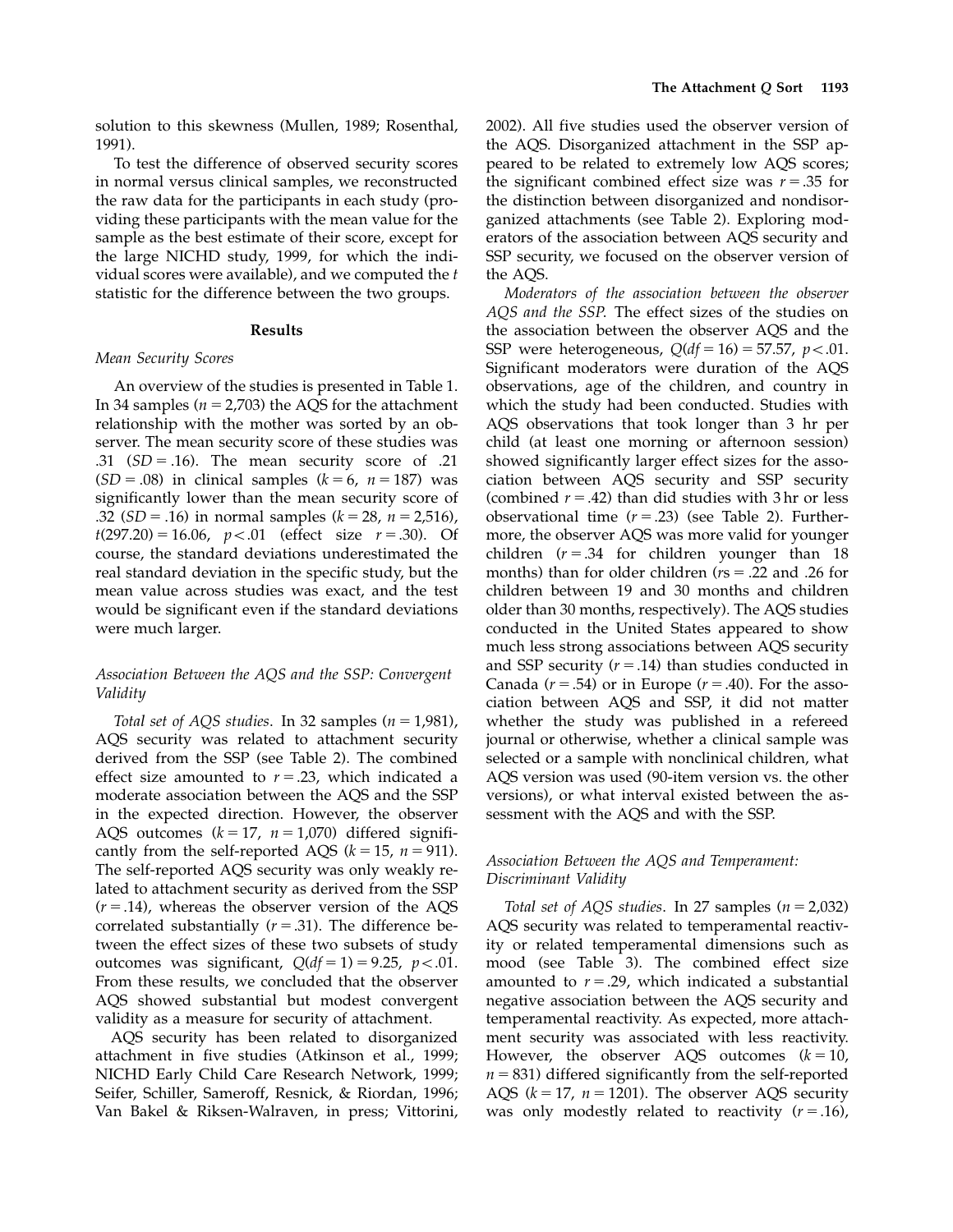| and Sort<br>CHA 1444<br>$A$ $\sigma$ $\rho$ |
|---------------------------------------------|
| - دو اما المال ماه .<br>$\frac{1}{2}$       |
| איש ווי<br>7<br>ļ                           |
| $,$ $\mu_{\alpha}$ .                        |
| Ş<br>Ĭ                                      |

| Study                                                    | $\geq$                      | (months)<br>Age | $\boldsymbol{\mathcal{N}}$ | Relationship | Sorter      | Association     |
|----------------------------------------------------------|-----------------------------|-----------------|----------------------------|--------------|-------------|-----------------|
| Aber & Baker (1990)                                      |                             | $\overline{5}$  |                            | Caregiver    | Observer    | SSP             |
| Atkinson, Vaughn, Chisholm, Blackwell, & Tam (1996)      | 248                         | 42              | .18                        | Mother       | Observer    | SSP             |
| Bailey, Waters, Pederson, & Moran (1999)                 | 83                          | 12              |                            | Mother       | Observer    | Sensitivity     |
| Bakermans-Kranenburg, Van IJzendoorn, Bokhorst,          | 11                          | 14              | 34                         | Father       | Observer    | Temperament     |
| & Schuengel (in press)                                   | 100                         | 14              | $\overline{31}$            |              | Self-report | Temperament     |
| Belsky & Rovine (1990)                                   | 98                          | $\overline{12}$ |                            | Mother       | Self-report | SSP             |
|                                                          |                             |                 |                            |              |             | Temperament     |
| Blicharsky & Verissimo (1992)                            | 52                          | 24              |                            | Mother       | Self-report | Sensitivity     |
| Bosso, Corter, & Abramovitch (1996)                      | $\frac{4}{6}$               | 36              |                            | Mother       | Self-report | <b>SSP</b>      |
|                                                          | $\ddot{4}$                  | 36              |                            | Mother       | Self-report | Soc development |
| Bost, Vaughn, Washington, Cielinsky, & Bradbard (1998)   | $\mathcal{C}$               | 42.5            | 33                         | Mother       | Observer    | Soc development |
| Bretherton, Biringen, Ridgeway, Maslin, & Sherman (1989) | 36                          |                 |                            | Mother       | Self-report | SSP             |
|                                                          |                             |                 |                            |              |             | Stability       |
| Bretherton, Ridgeway, & Cassidy (1990)                   | $\mathcal{L}^{\mathcal{G}}$ | $25 - 37$       |                            | Mother       | Self-report | Stability       |
| Busch-Rossnagel, Fracasso, & Vargas (1994)               | $\ddot{4}$                  | 13              |                            | Mother       | Observer    | SSP             |
|                                                          | 15                          | $13 - 4$        |                            |              | Self-report | Stability       |
| Caldera (1992)                                           | $\frac{4}{6}$               | 14, 18          | .29, .38                   | Father       | Self-report | Sensitivity     |
|                                                          |                             | $14 - 18$       |                            |              |             | Stability       |
| Caldera (1990)                                           | 52                          | 14, 18          | .34, .36                   | Mother       | Self-report | Sensitivity     |
|                                                          |                             | $14 - 18$       |                            |              |             | Stability       |
| Cassibba, Van IJzendoorn, & D'Odorico (2000)             | <u>ន</u> ន                  | $\delta$        | 33                         | Mother       | Observer    | Soc development |
|                                                          |                             | 26              | 36                         | Caregiver    | Observer    | Soc development |
| Chisholm, Carter, Ames, & Morison (1995)                 | $\mathcal{S}$               | 25              |                            | Mother       | Self-report | Soc development |
|                                                          | 33                          | $30\,$          |                            | Mother       | Self-report | Soc development |
| Cicchetti, Toth, & Rogosch (1999)                        | 45                          | $20 - 36$       |                            | Mother       | Self-report | Stability       |
| Nonclinical                                              |                             |                 |                            |              |             |                 |
| Cicchetti et al. (1999)                                  | $\%$                        | $20 - 36$       |                            | Mother       | Self-report | Stability       |
| Depressed                                                |                             |                 |                            |              |             |                 |
| Clark & Symons (2000)                                    | $\mathcal{L}^{\mathcal{O}}$ | 26,70           | 45,38                      | Mother       | Observer    | Soc development |
|                                                          |                             | $26 - 70$       |                            |              |             | Stability       |
| Clements & Barnett (2002)                                | $\mathbb{R}^2$              | 25              |                            | Mother       | Self-report | SSP             |
|                                                          |                             |                 |                            |              |             | Sensitivity     |
| Coutu, Provost, & Pelletier (1996)                       | \$                          | 53              |                            | Mother       | Self-report | Soc development |
| <b>Cutler</b> (1996)                                     | $\frac{4}{6}$               | 44              |                            | Mother       | Self-report | Soc development |
|                                                          | $\frac{4}{6}$               | 44              |                            | Father       | Self-report | Soc development |
| Das Eiden, Teti, & Corns (1995)                          | $\overline{4}$              | 37              |                            | Mother       | Self-report | Sensitivity     |
| Del Carmen, Huffman, Pedersen, & Bryan (2000)            | $\frac{4}{6}$               |                 | 49                         | Mother       | Self-report | Soc development |
|                                                          |                             |                 |                            |              |             | Temperament     |
|                                                          |                             |                 |                            |              |             | Continued       |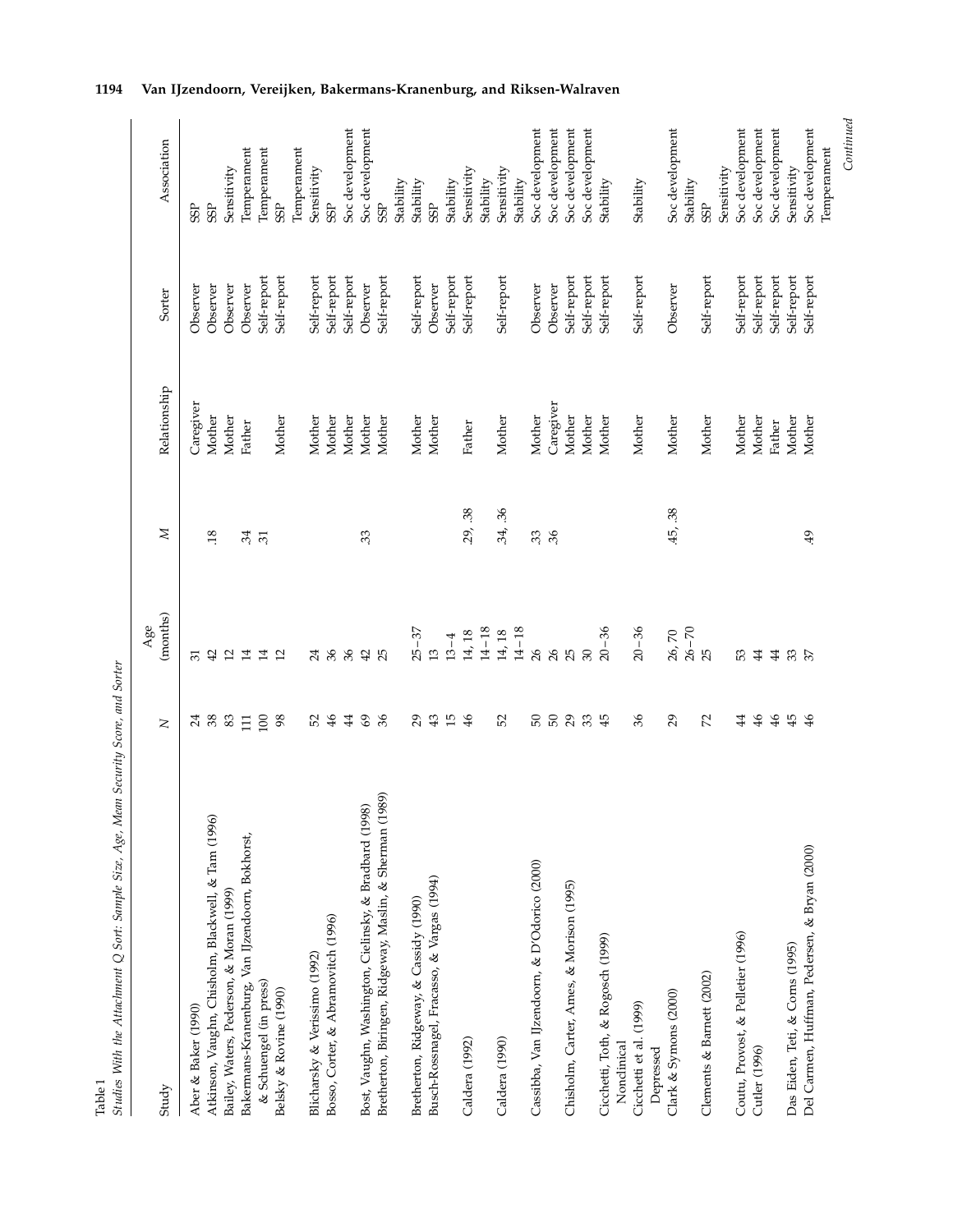| Study                                        | $\geq$         | (months)<br>Age | $\mathbb{N}$    | Relationship | Sorter      | Association                |
|----------------------------------------------|----------------|-----------------|-----------------|--------------|-------------|----------------------------|
|                                              | $\frac{4}{6}$  | 57              | 44              | Father       | Self-report | Soc development            |
| DeMulder, Denham, Schmidt, & Mitchell (2000) | 94             | 47              | 33              | Mother       | Observer    | Temperament                |
|                                              | 54             | 47              | $\ddot{3}$      | Caregiver    | Observer    |                            |
| Denham et al. (2001)                         | 110            | 36              |                 | Mother       | Observer    | Soc development            |
| Denham, Blair, Schmidt, & De Mulder (2002)   | $\overline{9}$ | 36              |                 | Mother       | Observer    | <b>GSP</b>                 |
|                                              | 91             | 36              |                 | Caregiver    | Observer    | Soc development            |
| De Roos (1995)                               | $\frac{48}{5}$ | 28              |                 | Mother       | Self-report | Temperament                |
|                                              |                |                 |                 |              |             | Sensitivity                |
| Diener, Nievar, & Wright (2003)              | 101            | 33              | 32              | Mother       | Self-report | Temperament<br>Sensitivity |
| Digiaro (1991)                               | 138            | 96              |                 | Mother       | Self-report | Soc development            |
| Elicker, Forner-Wood, & Noppe (1999)         | $\overline{+}$ | 15              | 34              | Mother       | Observer    | Temperament                |
|                                              | $\pm$          | 15              | 36              | Caregiver    | Observer    | Sensitivity                |
|                                              |                |                 |                 |              |             | Stability                  |
| Frosch, Mangelsdorf, & McHale (2000)         | S3             | 36              |                 | Mother       | Self-report | Sensitivity                |
|                                              | 53             | 36              |                 | Father       | Self-report | Sensitivity                |
| Hadadian & Merbler (1996)                    | 33             | 42              | 23              | Mother       | Self-report | Temperament                |
| Howes & Hamilton (1992a)                     | 217            | 33              | 30              | Caregiver    | Observer    | Sensitivity                |
|                                              | $\mathfrak{B}$ | 19              | $\overline{51}$ | Mother       | Observer    | SSP                        |
| Howes & Hamilton (1992b)                     | 47             | $18 - 30$       |                 | Mother       | Observer    | Stability                  |
| Howes, Hamilton, & Matheson (1994)           | $48$           | 40              | $\ddot{=}$      | Caregiver    | Observer    | Soc development            |
|                                              | $48$           | $16 - 25$       |                 | Caregiver    | Observer    | Stability                  |
| Howes, Matheson, & Hamilton (1994)           | 84             | 51              |                 | Caregiver    | Observer    | Soc development            |
| Howes, Phillips, & Whitebook (1992)          | 414            | 34              |                 | Caregiver    | Observer    | Soc development            |
| Howes & Ritchie (1998)                       | $\overline{c}$ | 50              | $-0.02$         | Caregiver    | Observer    |                            |
| Howes & Ritchie (1999)                       | 500            | $\overline{41}$ |                 | Caregiver    | Observer    | Soc development            |
| Nonclinical                                  |                |                 |                 |              |             |                            |
| Howes & Ritchie (1999)                       | 3060           | $\overline{4}$  | $\overline{17}$ | Caregiver    | Observer    |                            |
| Mixed                                        |                |                 |                 |              |             |                            |
| Howes & Ritchie (1999)                       | 55             | 53              |                 | Caregiver    | Observer    | Soc development            |
| Clinical                                     |                |                 |                 |              |             |                            |
| Howes & Smith (1995)                         | 357            | 34              |                 | Caregiver    | Observer    | Sensitivity                |
| Home care                                    |                |                 |                 |              |             |                            |
| Howes & Smith (1995)                         | 840            | 34              |                 | Caregiver    | Observer    | Sensitivity                |
| Day care                                     |                |                 |                 |              |             |                            |
| Hron-Stewart (1989)                          | $^{49}$        | $24^{36}$       |                 | Mother       | Observer    | Temperament                |
|                                              | $40$           |                 |                 | Mother       | Observer    | Temperament                |

The Attachment Q Sort 1195

Table 1<br>Continued Continued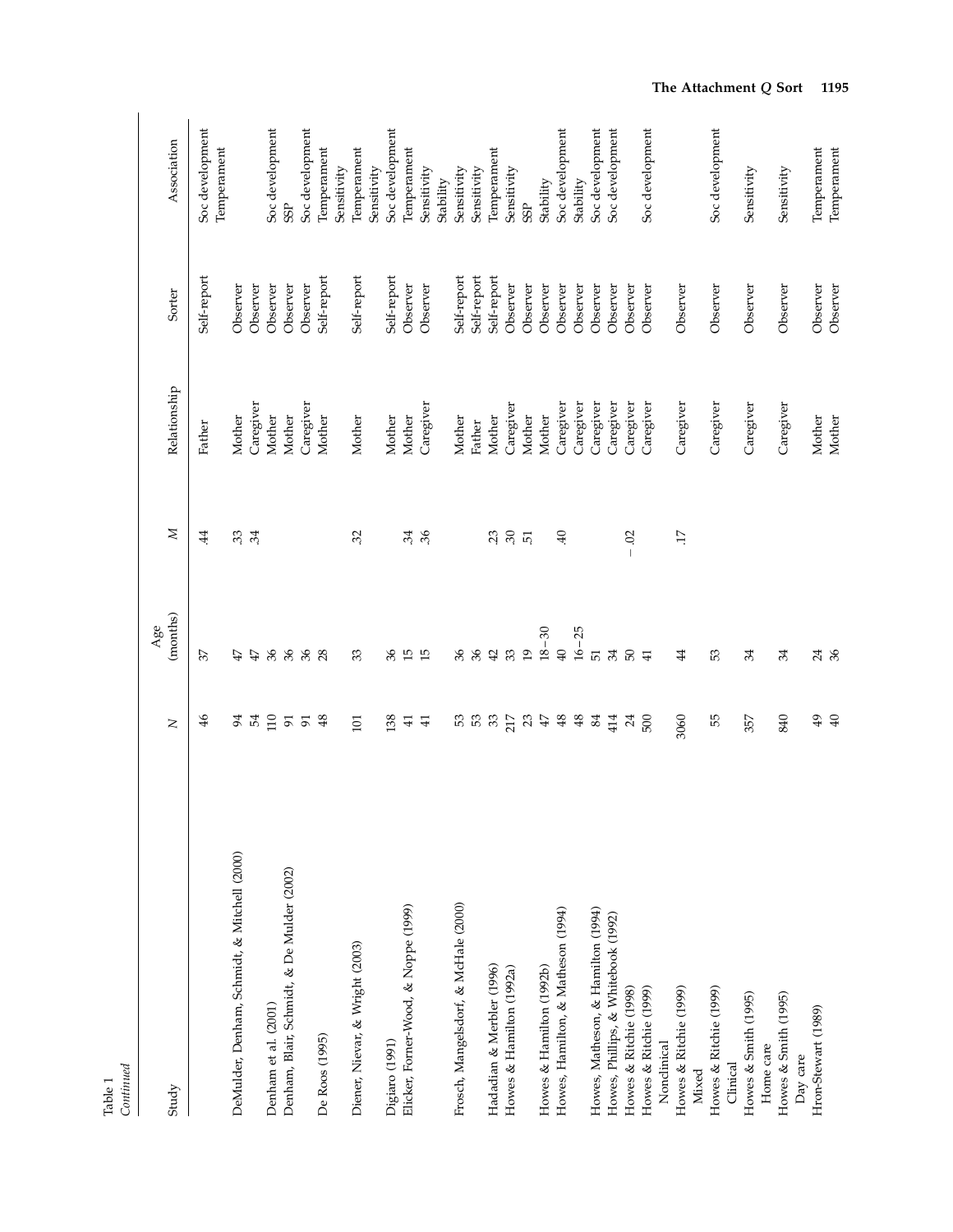| Jacobson & Frye (1991)                                         |                                    | $\vec{1}$       | $\frac{48}{5}$  | Mother | Observer    |                  |
|----------------------------------------------------------------|------------------------------------|-----------------|-----------------|--------|-------------|------------------|
| Jarvis & Creasey (1991)                                        | 38                                 | 18              | $\mathcal{E}$   | Mother | Self-report |                  |
|                                                                |                                    |                 | 37              | Father | Self-report |                  |
| Kazui, Endo, Tanaka, Sakagami, & Suganuma (2000)               |                                    | $\overline{40}$ | $\ddot{=}$      | Mother | Observer    | Soc development  |
| Kerns (2000)                                                   | <b>88</b>                          | 45              |                 | Mother | Self-report | Soc development  |
| Kerns & Barth (1995)                                           | रू                                 | $\frac{4}{3}$   |                 | Mother | Self-report | Soc development  |
|                                                                |                                    |                 |                 | Father | Self-report | Soc development  |
| Kerns, Cole, & Andrews (1998)                                  | 141                                | 48              | $\ddot{=}$      | Mother | Self-report |                  |
| Kochanska (1995)                                               | 103                                | 33              | $\overline{41}$ | Mother | Self-report | Temperament      |
|                                                                |                                    |                 |                 |        |             | Sensitivity      |
| Kondo-Ikemura & Sogon (1996)                                   | 120                                | 13              |                 | Mother | Self-report | SSP              |
| Krupka (1995)                                                  | $\mathfrak{L}% _{A}^{\alpha\beta}$ | 12              |                 | Mother | Observer    | Temperament      |
|                                                                |                                    |                 |                 |        |             | Sensitivity      |
| Laible & Thompson (1998)                                       | $\overline{40}$                    | 50              | 48              | Mother | Self-report | Soc development  |
| Laible & Thompson (2000)                                       | $\ddot{4}$                         | 48              | 46              | Mother | Self-report | Sensitivity      |
|                                                                |                                    |                 |                 |        |             | Soc development  |
| Lay, Waters, Posada, & Ridgeway (1995)                         | $\frac{48}{5}$                     | 66              |                 | Mother | Observer    | Temperament      |
| Lehman, Denham, Moser, & Reeves (1992)                         | 23                                 |                 | 40              | Mother | Self-report | SSP              |
| Lieberman, Weston, & Pawl (1991)                               | 52                                 | 24              | 36              | Mother | Observer    | SSP              |
| Lundy (2002)                                                   | $\overline{15}$                    | 13              | 33              | Mother | Self-report | Sensitivity      |
|                                                                | 15                                 | 13              | 33              | Father | Self-report | Sensitivity      |
| Mangelsdorf, Plunkett, Dedrick, & Berlin (1996)<br>Nonclinical | $\triangleleft$                    | 14              |                 | Mother | Observer    | SSP              |
| Mangelsdorf et al. (1996)<br>Clinical                          | 35                                 | 14              |                 | Mother | Observer    | <b>GSP</b>       |
|                                                                |                                    |                 |                 |        |             |                  |
| Marsh (1994)                                                   | 25                                 | 36              |                 | Mother | Self-report | SSP (at home)    |
| McCullough (2000)                                              | $\mathcal{E}$                      | $\overline{12}$ |                 | Mother | Observer    | Sensitivity      |
| Moran, Pederson, Pettit, & Krupka (1992)                       | $19$                               | 20              | 27              | Mother | Observer    | Sensitivity      |
| Moss, Gosselin, Rousseau, & Dumont (1997)                      | 22                                 | 42              |                 | Mother | Self-report | Soc development  |
| Nakagawa, Teti, & Lamb (1992)                                  | $\mathfrak{S}$                     | 33              | 35              | Mother | Observer    |                  |
| NICHD Early Child Care Research Network (1999)                 | 1143                               |                 | 29              | Mother | Observer    | SSP              |
|                                                                | 1171                               | 2222            |                 | Mother | Observer    | Temperament      |
|                                                                | 1162                               |                 |                 | Mother | Observer    | Sensitivity      |
|                                                                | $1173$                             |                 |                 | Mother | Observer    | Soc development  |
| O'Connor, Kogan, & Findlay (2002)                              | $\overline{4}$                     | 57              | 28              | Mother | Observer    | Sensitivity      |
| Oppenheim (1997)                                               | 35                                 | $\frac{4}{3}$   | 45              | Mother | Self-report | SSP (doll story  |
|                                                                |                                    |                 |                 |        |             | completion task) |
| Parent & Moss (1995)                                           | $\%$                               | $\overline{40}$ | 38.             | Mother | Self-report |                  |
| Park (1992)                                                    | 105                                | 48              | 39              | Mother | Self-report | Soc development  |
|                                                                | $\overline{41}$                    | 54              |                 | Mother | Self-report | Soc development  |
| Park (2001)                                                    | $\ddot{t}$                         | 12              | $\ddot{=}$      | Mother | Self-report | Temperament      |
|                                                                |                                    |                 |                 |        |             | Sensitivity      |
| Park & Waters (1989)                                           | 33                                 | $\frac{46}{5}$  | $\overline{40}$ | Mother | Self-report | Soc development  |
|                                                                |                                    |                 |                 |        |             | Continued        |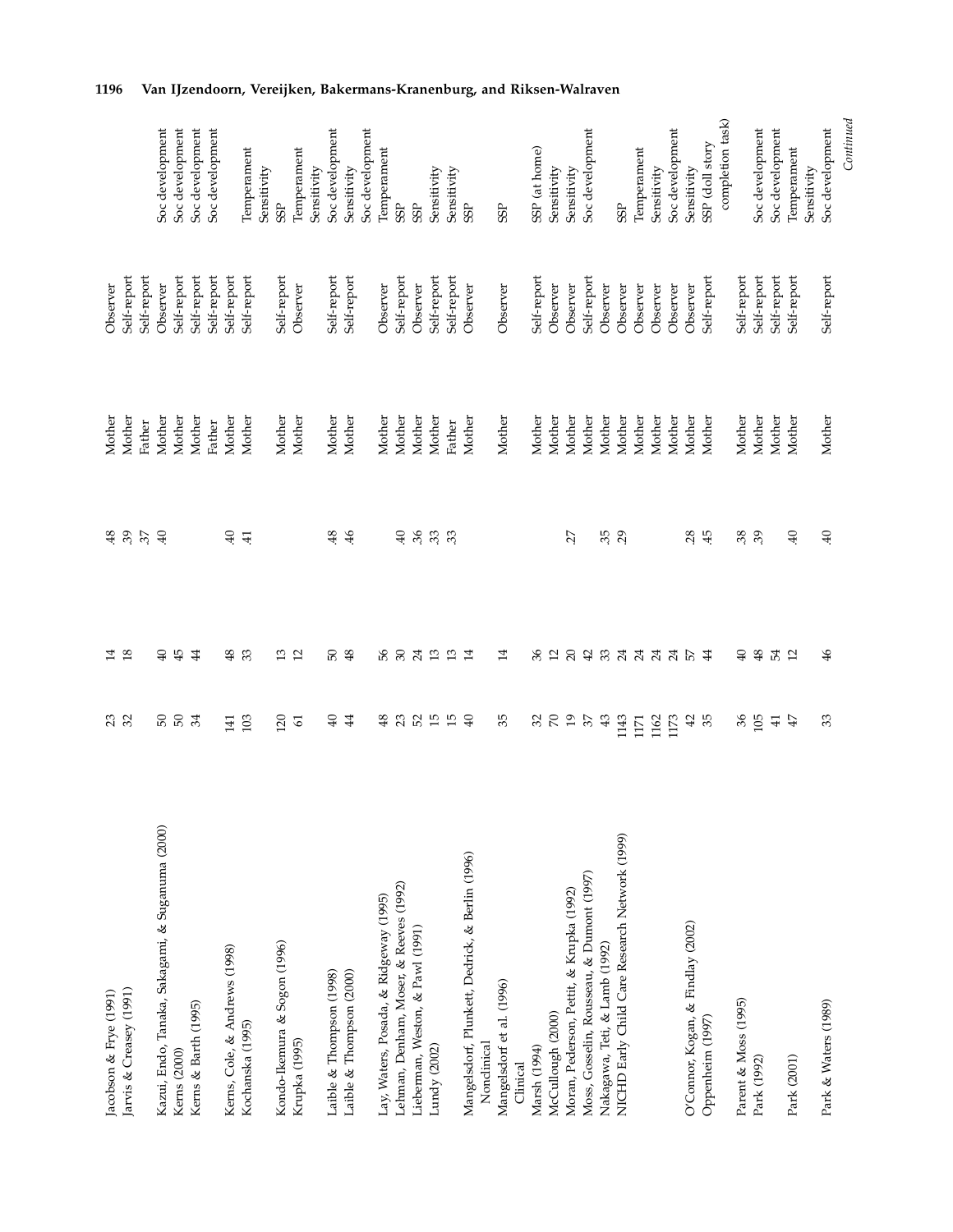| 2011111111111111                                                   |                                             |                 |                 |              |             |                                |
|--------------------------------------------------------------------|---------------------------------------------|-----------------|-----------------|--------------|-------------|--------------------------------|
|                                                                    |                                             | Age             |                 |              |             |                                |
| Study                                                              | $\geq$                                      | (months)        | $\geq$          | Relationship | Sorter      | Association                    |
| Pederson, Gleason, Moran, & Bento (1998)                           | $\infty$                                    | 13              |                 | Mother       | Observer    | SSP                            |
| Pederson & Moran (1996)                                            | $\mathcal{P}$                               | 12              | 60              | Mother       | Observer    | SSP                            |
|                                                                    |                                             |                 |                 |              | Self-report | SSP                            |
| Pederson, Moran, Bento, & Buckland (1992)                          | 23                                          | 12              | $\overline{08}$ | Mother       | Observer    | <b>GSP</b>                     |
| Full term                                                          |                                             |                 |                 |              |             |                                |
| Pederson et al. (1992)<br>Preterm                                  | $\overline{19}$                             | 12              | $\mathfrak{S}$  | Mother       | Observer    | SSP                            |
| Pederson et al. (1990)                                             | $\oplus$                                    | $\overline{40}$ | $\ddot{=}$      | Mother       | Observer    | Temperament                    |
|                                                                    |                                             |                 |                 |              | Self-report | Sensitivity<br>Sensitivity     |
| Peterson, Drotar, Olness, Guay, & Kiziri-Mayengo (2001)<br>Non-HIV | 35                                          | 25              | 34              | Mother       | Observer    |                                |
| Peterson et al. (2001)<br>HIV                                      | 35                                          | 25              | 28              | Mother       | Observer    |                                |
| Peterson et al. (2001)                                             | $\mathcal{R}$                               | 25              | $\ddot{3}$      | Mother       | Observer    | Sensitivity                    |
| Mixed                                                              |                                             |                 |                 |              |             |                                |
| Petrie & Davidson (1995)                                           | Ņ                                           | 36              | 42              | Mother       | Self-report |                                |
| Phonyotin (1994)                                                   | $\ddot{4}$                                  | 45              |                 | Mother       | Self-report | <b>SSP</b>                     |
| Pianta, Nimetz, & Bennett (1997)                                   | 55                                          | 51              |                 | Caregiver    | Self-report | Soc development                |
| Pierrehumbert, Muehlemann, Antonietti, & Sieye (1995)              | 28                                          | $^{24}$         | 46              | Mother       | Self-report | Soc development<br>Temperament |
| Pool, Bijleveld, & Tavecchio (2000)                                | $\ddot{+}$                                  | 47              | 36              | Mother       | Observer    |                                |
| Posada, Gao, Wu, & Posada (1995)                                   |                                             |                 |                 |              |             |                                |
| China                                                              | $\pm$                                       | 33              | $\ddot{c}$      | Mother       | Self-report |                                |
| Germany                                                            | $\begin{smallmatrix}5&8&8\end{smallmatrix}$ | 25              | 42              | Mother       | Self-report |                                |
| Israel                                                             |                                             | 12              | $\ddot{34}$     | Mother       | Self-report |                                |
| Japan                                                              |                                             | 12              | $\ddot{s}$      | Mother       | Self-report |                                |
| Norway                                                             | $\mathcal{S}$                               | 36              | 58 59 42        | Mother       | Self-report |                                |
| Posada et al. (1999)                                               | $\frac{4}{3}$                               | $\frac{26}{5}$  |                 | Mother       | Self-report | Sensitivity                    |
| Posada et al. (2002)                                               | $\mathfrak{S}% _{A}^{\alpha\beta}$          | 13              |                 | Mother       | Observer    | Sensitivity                    |
| Posada, Waters, Crowell, & Lay (1995)                              | $\Phi$                                      | 54              | $\ddot{=}$      | Mother       | Observer    |                                |
| Preski & Walker (1992)                                             | 148                                         | 15              |                 | Mother       | Self-report | Soc development                |
| Puentes-Neuman (2000)                                              | $\frac{4}{6}$                               | 32              |                 | Mother       | Self-report | Soc development                |
| Roggman, Hart, & Jump (1996)                                       | $\mathbf{68}$                               | 14              |                 | Mother       | Self-report | Temperament                    |
|                                                                    | $\mathcal{E}$                               | 14              |                 | Mother       | Self-report | Temperament                    |
| Sagi et al. (1995)                                                 | $\mathcal{E}$                               | $\mathfrak{L}$  | 20              | Caregiver    | Self-report | <b>SSP</b>                     |
| Schiller, Seifer, Resnick, & Riordan (1995)                        | 100                                         | 15              |                 | Mother       | Observer    | Temperament<br>Sensitivity     |
|                                                                    |                                             |                 |                 |              |             |                                |

The Attachment Q Sort 1197

Table 1<br>Continued Continued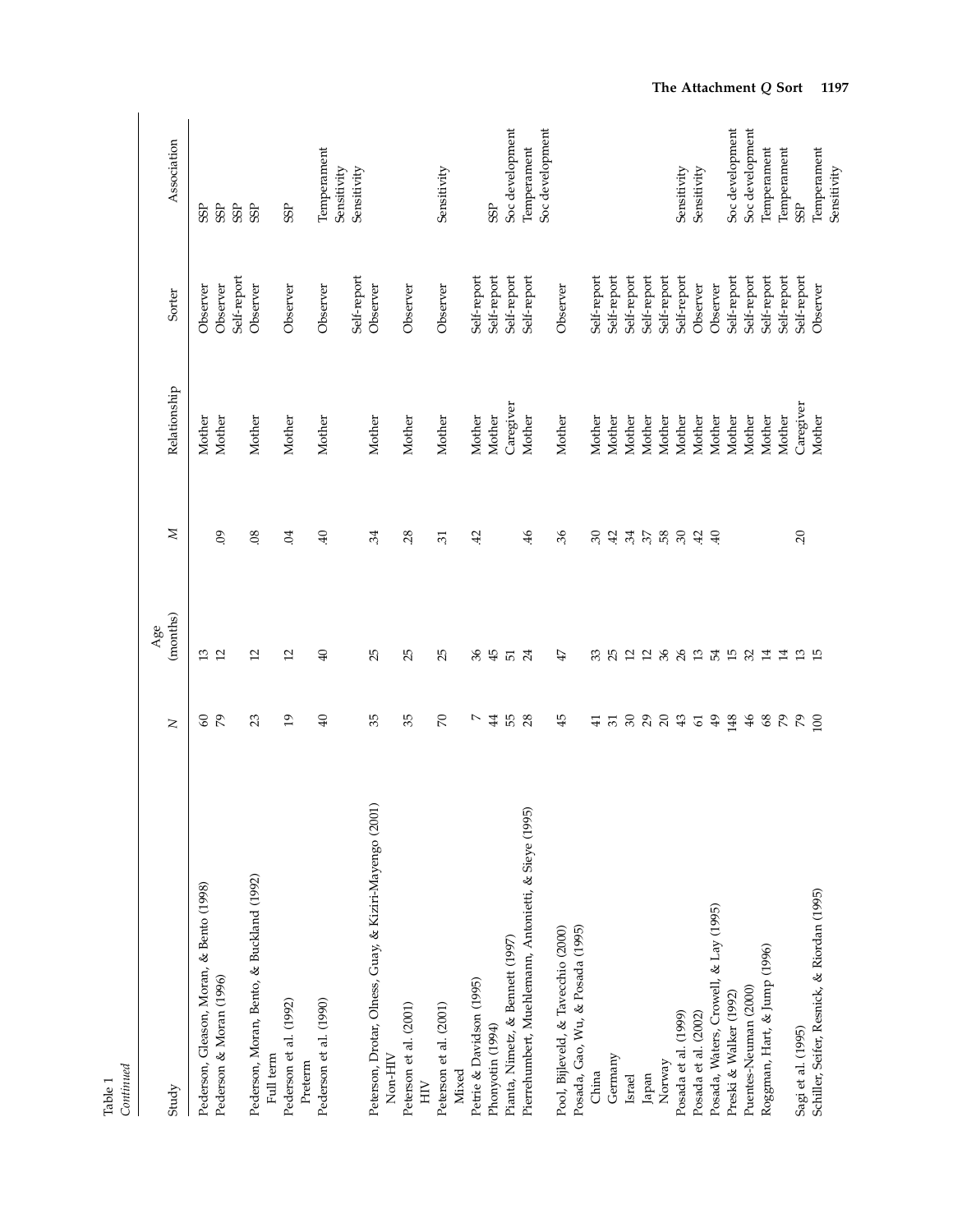| Schmidt (1998)                                              |                 |                 |             |                  |                         |                                               |
|-------------------------------------------------------------|-----------------|-----------------|-------------|------------------|-------------------------|-----------------------------------------------|
| Schneider-Rosen & Burke (1999)                              | $\pm$<br>5      | 56<br>36        | $\ddot{=}$  | Mother<br>Mother | Self-report<br>Observer | Soc development<br>Sensitivity                |
|                                                             | $\overline{40}$ | 99              | 40          | Father           | Self-report             | Sensitivity                                   |
| Schoelmerich, Fracasso, Lamb, & Broberg (1995)              | 38              | $13\,$          |             | Mother           | Self-report             | Sensitivity                                   |
| Schoelmerich & van Aken (1996)                              | $\ddot{e}$      | $^{24}$         | $38$        | Mother           | Self-report             |                                               |
| Seifer, Schiller, Sameroff, Resnick, & Riordan (1996)       | $\Phi$          | 12              | 35          | Mother           | Observer                | SSP                                           |
| Silverman (1990)                                            | $\mathcal{L}$   | 36              |             | Mother           | Observer                | Soc development<br>Sensitivity                |
|                                                             |                 |                 |             |                  |                         |                                               |
| Solomon, George, & Silverman (1987)                         | $\frac{27}{8}$  | $\overline{41}$ | 65          | Mother           | Observer                | Sensitivity                                   |
| Stevenson-Hinde & Shouldice (1990)                          |                 | 30              | 29          | Mother           | Self-report             | Temperament<br>SSP                            |
| Strayer, Verissimo, Vaughn, & Howes (1995)                  | 9               | 24              | 39          | Mother           | Observer                |                                               |
| Canada                                                      |                 |                 |             |                  |                         |                                               |
| Strayer et al. (1995)<br><b>United States</b>               | $\mathcal{Q}$   | $30\,$          | 43          | Mother           | Observer                |                                               |
| Symons, Clark, Isaksen, & Marshall (1998)                   | $\frac{4}{6}$   | $25 - 69$       | $\ddot{c}$  | Mother           | Observer                | Stability                                     |
| Symons, Noiles, & Richards (1995)                           | 51              | 24              |             | Mother           | Observer                | Sensitivity                                   |
|                                                             | $\mathcal{E}$   | 12              |             |                  |                         |                                               |
| Tarabulsy & Moran (1997)                                    |                 |                 |             | Mother           | Self-report             | Temperament<br>Sensitivity                    |
|                                                             |                 |                 |             |                  | Observer                | Temperament                                   |
|                                                             |                 |                 |             |                  |                         | Sensitivity                                   |
| Tessier et al. (2002)                                       | $\frac{26}{5}$  | 19              | 29          | Mother           | Observer                |                                               |
| Nonclinical                                                 |                 |                 |             |                  |                         |                                               |
| Tessier et al. (2002)                                       | 54              | $\overline{19}$ | $\ddot{12}$ | Mother           | Observer                |                                               |
| Clinical                                                    |                 |                 |             |                  |                         |                                               |
| Teti & Ablard (1989)                                        | S3              | 48              |             | Mother           | Self-report             | Soc development                               |
| Teti & McGourty (1996)                                      | $\Theta$        | $\overline{31}$ | $\ddot{4}$  | Mother           | Observer                |                                               |
| Teti, Nakagawa, Das, & Wirth (1991)                         | $\frac{45}{5}$  | 43              |             | Mother           | Self-report             | Soc development<br>Temperament<br>Sensitivity |
|                                                             |                 |                 |             |                  |                         |                                               |
| Teti, Sakin, Kucera, & Corns (1996)                         | 184             | $30 - 33$<br>32 | 55          | Mother           | Self-report             | Sensitivity<br>Stability                      |
| <b>Trudel</b> (1988)                                        | $\mathbb{Z}$    | 24              |             | Mother           | Self-report             | Temperament                                   |
| Van Bakel & Riksen-Walraven (2002, in press)                | 129             | 15              | 25          | Mother           | Observer                | SSP                                           |
|                                                             |                 |                 |             |                  |                         | Temperament<br>Sensitivity                    |
| Van Dam & Van IJzendoorn (1988)                             | $\mathcal{E}$   | $18\,$          | $\pm$       | Mother           | Self-report             | SSP                                           |
|                                                             |                 |                 |             |                  |                         | Temperament<br>Sensitivity                    |
| Vaughn, Strayer, Jacques, Trudel, & Seifer (1991)<br>Canada | 55              | $\mathcal{S}$   | $\ddot{4}$  | Mother           | Self-report             |                                               |
| Vaughn et al. (1991)                                        | $\frac{4}{5}$   | $\mathcal{S}$   | 99.         | Mother           | Self-report             |                                               |
| <b>United States</b>                                        |                 |                 |             |                  |                         |                                               |

 $Continued$ Continued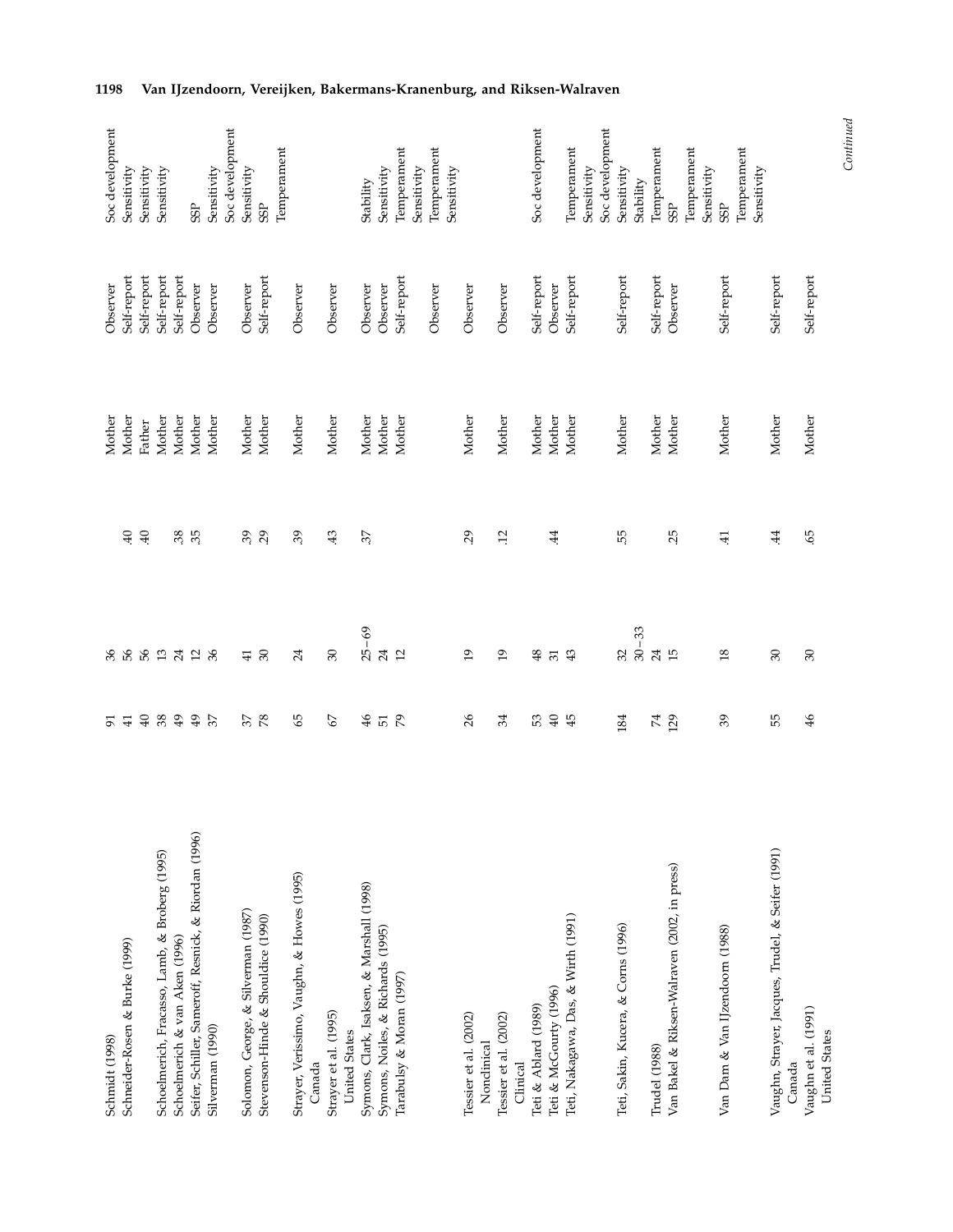| Continued<br>Table 1                                   |                |                 |              |              |             |                 |
|--------------------------------------------------------|----------------|-----------------|--------------|--------------|-------------|-----------------|
| Study                                                  | $\geq$         | (months)<br>Age | $\mathbb{N}$ | Relationship | Sorter      | Association     |
| Vaughn & Waters (1990)                                 |                | 15              | 38           | Mother       | Observer    | <b>SSP</b>      |
|                                                        | 88 a           | $\mathfrak{L}$  |              | Mother       | Observer    | Temperament     |
| Vereijken (1996)                                       | $\mathcal{R}$  | 12              |              | Mother       | Self-report | SSP             |
|                                                        |                |                 |              |              |             | Sensitivity     |
| Vereijken, Hanta, & Van Lieshout (1997)                | $\frac{8}{3}$  | $\delta$        |              | Mother       | Self-report | Sensitivity     |
|                                                        |                |                 |              |              |             | Soc development |
| Vereijken & Kondo-Ikemura (2004)                       | $\frac{48}{5}$ | 14              |              | Mother       | Self-report | Sensitivity     |
| Vereijken, Riksen-Walraven, & Kondo-Ikemura (1997)     | 45             | 14, 24          |              | Mother       | Observer    | Sensitivity     |
|                                                        | $\Theta$       | $14 - 24$       |              | Mother       | Observer    | Stability       |
| Vittorini (2002)                                       | 33             | $30\,$          | 28.          | Mother       | Observer    | SSP             |
|                                                        |                |                 |              |              |             | Soc development |
| Wachs & Desai (1993)                                   | 56             | 25              | 36           | Mother       | Self-report | Temperament     |
|                                                        |                |                 |              |              |             | Sensitivity     |
| Waters in Vaughn et al. (1991)                         | 179            | 42              |              | Mother       | Self-report | Temperament     |
| Weiss, Wilson, Hertenstein, & Campos (2000)            | 131            | 14              |              | Mother       | Observer    | Sensitivity     |
| White (1998)                                           | 50             | 18              |              | Mother       | Observer    | SSP             |
|                                                        |                |                 |              |              |             | Sensitivity     |
|                                                        |                |                 |              |              | Self-report | SSP             |
|                                                        |                |                 |              |              |             | Sensitivity     |
| Wood, Emmerson, & Cowan (in press)                     | 57             | 42              | 55           | Mother       | Self-report | Soc development |
| Woods, Shearsby, Onslow, & Burnham (2002)              | $^{\circ}$     | 45              | 53           | Mother       | Self-report |                 |
| Wu & Zou (1995)                                        | $\%$           | 58              |              | Mother       | Self-report | Soc development |
| Youngblade, Park, & Belsky (1993)                      | 8828           | 12              |              | Mother       | Self-report | SSP             |
|                                                        |                | 36              |              | Mother       | Self-report | Soc development |
|                                                        |                | $12 - 36$       |              | Mother       | Self-report | Stability       |
|                                                        |                | 13              |              | Father       | Self-report | SSP             |
|                                                        | $\mathbb{S}$   | 57              |              | Father       | Self-report | Soc development |
|                                                        | $\mathcal{S}$  | $13 - 37$       |              | Father       | Self-report | Stability       |
| Note. SSP = Strange Situation procedure; Soc = social. |                |                 |              |              |             |                 |

| $50C = 50C$           |
|-----------------------|
|                       |
| prince monocorre<br>i |
| í<br>I                |
| -db-                  |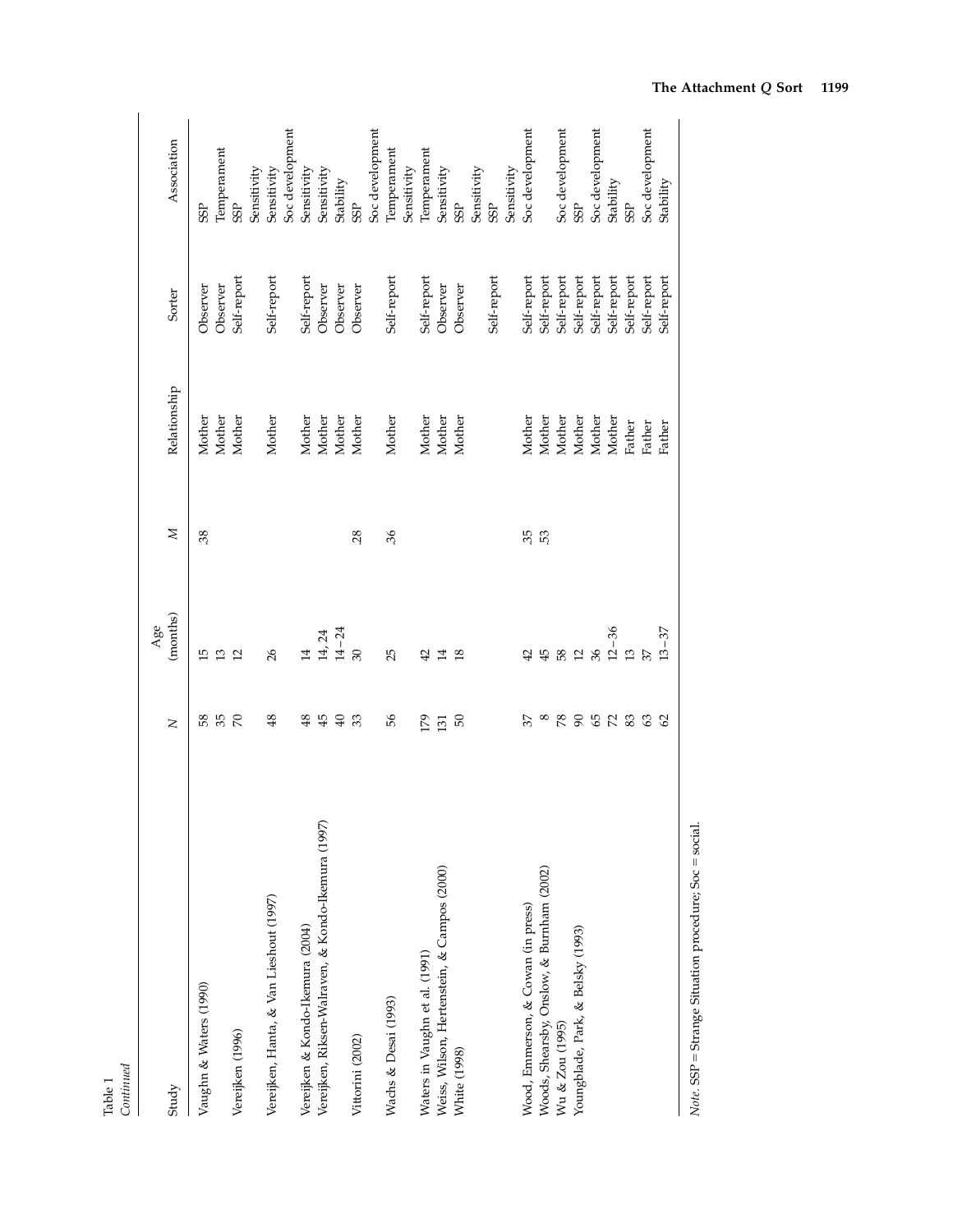| rective thingere those interns between the becausing and both becausing (it |                  |                      |          |                   |                      |                  |
|-----------------------------------------------------------------------------|------------------|----------------------|----------|-------------------|----------------------|------------------|
|                                                                             | $\boldsymbol{k}$ | $\boldsymbol{N}$     | r        | 95% CI            | Q                    | $\boldsymbol{p}$ |
| Total set                                                                   | 32               | $1,981$ <sup>a</sup> | $.23***$ | $(.14 \sim .31)$  | 99.24                | < 0.01           |
| Mother                                                                      | 15               | 911                  | $.14*$   | $(.03 \sim .23)$  | 30.30                | $<.01$           |
| Observer                                                                    | 17               | 1,070                | $.31***$ | $(.19 \sim .42)$  | 57.57                | $<.01$           |
| ANOVA contrast                                                              |                  |                      |          |                   | 9.25                 | < 0.01           |
| SSP disorganization                                                         | 5                | 497                  | $.35*$   | $(.05 \sim .58)$  | 30.56                | $-.001$          |
| AQS (observed)                                                              |                  |                      |          |                   |                      |                  |
| AOS version                                                                 |                  |                      |          |                   | 0.18                 | .67              |
| 90 items                                                                    | 14               | 946                  | $.33***$ | $(.19 \sim .45)$  | $54.86***$           |                  |
| Other                                                                       | 3                | 124                  | $.24***$ | $(.06 \sim .40)$  | 4.70                 |                  |
| Duration <sup>b</sup>                                                       |                  |                      |          |                   | 8.52                 | .004             |
| 180 min or less                                                             | $\,8\,$          | 630                  | $.23*$   | $(.03 \sim .41)$  | ${34.05}^{\ast\ast}$ |                  |
| More than 180 min                                                           | $\overline{7}$   | 338                  | $.42***$ | $(.24 \sim .57)$  | $16.70*$             |                  |
| Interval                                                                    |                  |                      |          |                   | 2.49                 | .11              |
| 1 month or less                                                             | 9                | 500                  | $.30***$ | $(.15 \sim .43)$  | $19.91*$             |                  |
| More than 1 month                                                           | 8                | 570                  | $.33***$ | $(.11 \sim .52)$  | 37.34***             |                  |
| Sample                                                                      |                  |                      |          |                   |                      |                  |
| Age                                                                         |                  |                      |          |                   | 13.30                | .001             |
| $<$ 18 months                                                               | 11               | 582                  | $.34***$ | $(.18 \sim .47)$  | $33.81***$           |                  |
| $19 - 30$ months                                                            | $\overline{4}$   | 358                  | .22      | $(-.03 \sim .45)$ | $8.91*$              |                  |
| $>30$ months                                                                | 2                | 129                  | $.26***$ | $(.09 \sim .42)$  | 3.52                 |                  |
| Clinical                                                                    |                  |                      |          |                   | 0.14                 | .71              |
| Yes                                                                         | 3                | 92                   | $.23*$   | $(.02 \sim .42)$  | 5.43                 |                  |
| No                                                                          | 14               | 978                  | $.32***$ | $(.19 \sim .44)$  | $54.18***$           |                  |
| Country                                                                     |                  |                      |          |                   | 37.95                | $-.001$          |
| <b>United States</b>                                                        | 10               | 691                  | $.14***$ | $(.06 \sim .21)$  | 12.90                |                  |
| Canada                                                                      | 5                | 219                  | $.54***$ | $(.44 \sim .63)$  | 7.48                 |                  |
| Europe                                                                      | $\overline{2}$   | 160                  | $.40***$ | $(.26 \sim .52)$  | 1.41                 |                  |
| Publication                                                                 |                  |                      |          |                   |                      |                  |
| Medium                                                                      |                  |                      |          |                   | 2.55                 | .11              |
| Journal                                                                     | 11               | 568                  | .29      | $(.14 \sim .43)$  | $31.16***$           |                  |
| Other                                                                       | 6                | 502                  | $.34***$ | $(.10 \sim .55)$  | $26.03***$           |                  |

Meta-Analytic Associations Between AOS Security and SSP Security  $(k = 32)$ 

Table 2

Note.  $AQS = Attachment Q Sort$ ; SSP = Strange Situation procedure;  $CI = confidence$  interval.

<sup>a</sup>The NICHD Early Child Care Research Network (1999) study was winsorized ( $n = 250$ ).

<sup>p</sup>Two studies were excluded because of missing information.<br>\* $p < .05$ . \*\* $p < .01$ . \*\*\* $p < .001$ .

whereas the self-report version of the AQS correlated strongly  $(r = .35)$ . The difference between the effect sizes of these two subsets of study outcomes was significant,  $Q(df = 1) = 20.99$ ,  $p < .01$ . Therefore, the observer version of the AQS showed the most discriminant validity and was used to explore moderator influences.

Moderators of the association between the observer AQS and temperamental reactivity. The effect sizes of the studies on the association between the observer AQS and reactivity were homogeneous,  $Q(df = 9) =$ 16.35,  $p = 0.06$ . Only one moderator was significant: Longer duration of AQS observations was related to larger effect sizes (combined  $r = .26$ ) than were

shorter duration of observations ( $\leq$  3 hr, combined  $r = .11$ ). No other moderators were significant. Because of the restricted number of studies, we were not able to test the Vaughn et al. (1992) finding that the association between attachment security and temperament was stronger in older children than in younger children.

## Association Between the AQS and Maternal Sensitive Responsiveness: Predictive Validity

Total set of AQS studies. In 42 samples  $(n = 2,768)$ AQS security was related to maternal sensitivity. The combined effect size amounted to  $r = .31$ , which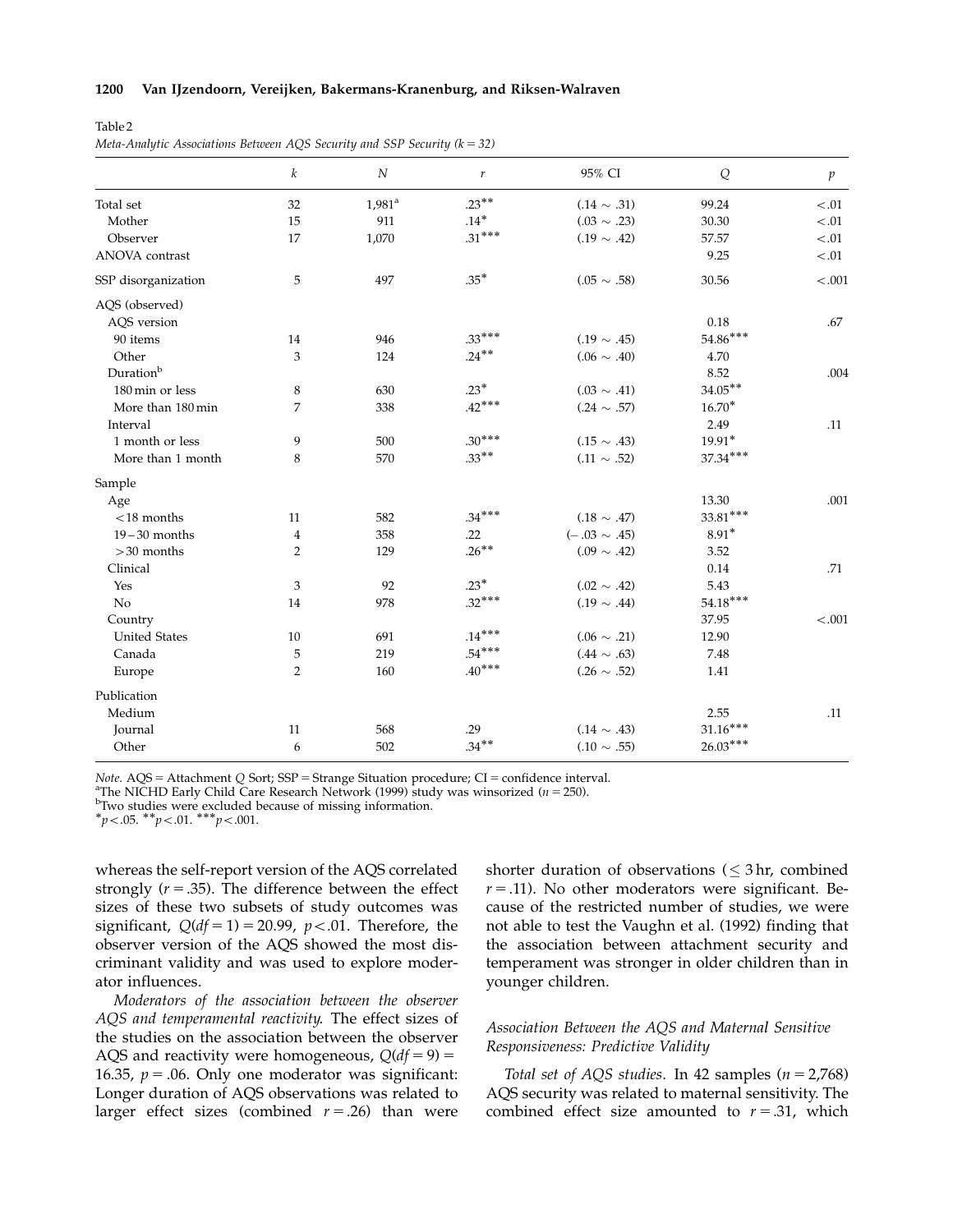|                                            | k              | $\boldsymbol{N}$     | $\boldsymbol{r}$ | 95% CI            | $\cal{Q}$ | $\boldsymbol{p}$ |
|--------------------------------------------|----------------|----------------------|------------------|-------------------|-----------|------------------|
| Total set                                  | 27             | $2,032$ <sup>a</sup> | $.29***$         | $(.22 \sim .36)$  | 70.99     | $-.01$           |
| Mother                                     | 17             | 1,201                | $.35***$         | $(.27 \sim .43)$  | 33.65     | $-.01$           |
| Observer                                   | 10             | 831                  | $.16***$         | $(.10 \sim .23)$  | 16.35     | .06              |
| ANOVA contrast                             |                |                      |                  |                   | 20.99     | $<.01$           |
| AQS                                        |                |                      |                  |                   |           |                  |
| AQS version                                |                |                      |                  |                   | 0.11      | .74              |
| 90 items                                   | 7              | 707                  | $.19***$         | $(.06 \sim .31)$  | $14.34*$  |                  |
| Other                                      | 3              | 124                  | $.19*$           | $(.01 \sim .36)$  | 1.90      |                  |
| Duration <sup>b</sup>                      |                |                      |                  |                   | 3.75      | .05              |
| 180 min or less                            | 4              | 527                  | $.11*$           | $(.02 \sim .19)$  | 3.96      |                  |
| More than 180 min<br>Interval <sup>c</sup> | 4              | 215                  | $.26***$         | $(.13 \sim .39)$  | $7.07\,$  |                  |
| 1 month or less                            | 8              | 502                  | $.17***$         | $(.08 \sim .26)$  | 13.68     |                  |
| More than 1 month                          | $\overline{2}$ | 329                  | $.15***$         | $(.04 \sim .25)$  | 2.54      |                  |
| Sample                                     |                |                      |                  |                   |           |                  |
| $\mathbf{Age}^\mathrm{c}$                  |                |                      |                  |                   |           |                  |
| $<$ 18 months                              | 5              | 404                  | $.16***$         | $(.06 \sim .26)$  | 5.46      |                  |
| $19 - 30$ months                           | $\overline{2}$ | 299                  | .11              | $(-.00 \sim .22)$ | 0.14      |                  |
| $>30$ months                               | 3              | 128                  | .31              | $(-.08 \sim .61)$ | $7.63*$   |                  |
| Clinical                                   |                |                      |                  |                   |           |                  |
| No                                         | 9              | 752                  | $.15***$         | $(.08 \sim .22)$  | 14.58     |                  |
| Yes                                        | $\mathbf{1}$   | 79                   | $.30**$          | $(.08 \sim .49)$  |           |                  |
| Country <sup>d</sup>                       |                |                      |                  |                   | 3.52      | .06              |
| <b>United States</b>                       | 6              | 522                  | $.15***$         | $(.06 \sim .23)$  | 5.29      |                  |
| Canada                                     | 3              | 180                  | $.30***$         | $(.16 \sim .43)$  | 5.06      |                  |
| Europe                                     | $\mathbf{1}$   | 129                  | .04              | $(-.14 \sim .21)$ |           |                  |
| Publication                                |                |                      |                  |                   |           |                  |
| Medium                                     |                |                      |                  |                   | 0.00      | .98              |
| Journal                                    | 5              | 331                  | .19              | $(-.03 \sim .39)$ | $12.54*$  |                  |
| Other                                      | 5              | 500                  | $.16***$         | $(.08 \sim .25)$  | 3.80      |                  |

Table 3 Meta-Analytic Associations Between AQS Security and Temperament  $(k = 27)$ 

Note.  $AQS = Attachment Q Sort; CI = confidence interval.$ 

<sup>a</sup>The NICHD Early Child Care Research Network (1999) study was winsorized ( $n = 250$ ).

<sup>b</sup>Two studies were excluded because of missing information.

c Contrast not tested because of small subgroups.

d Contrast United States versus Canada.

 $\binom{*}{p}$ <.05.  $\binom{*}{p}$ <.01.  $\binom{*}{p}$ <.001.

indicated a substantial association between the AQS security and sensitivity in the expected direction (see Table 4). However, the observer AQS outcomes  $(k = 18, n = 1,355)$  differed significantly from the selfreported AQS ( $k = 24$ ,  $n = 1,413$ ). The self-reported AQS security was only modestly related to sensitivity  $(r = .23)$ , whereas the observer AQS correlated strongly  $(r = .39)$ . The difference between the effect sizes of these two subsets of study outcomes was significant,  $Q(df = 1) = 17.65$ ,  $p < .01$ . Again, the observer AQS showed the most (predictive) validity and was used to explore moderator influences.

Moderators of the association between the observer AQS and maternal sensitive responsiveness. The effect sizes of the studies on the association between the observer AQS and maternal sensitivity were heterogeneous,  $Q(df = 17) = 82.58$ ,  $p < .01$ . Significant moderators were country and publication medium. The AQS studies conducted in the United States showed only modest associations between security and sensitivity (combined  $r = .20$ ) compared with studies conducted in other countries. Journal publications showed stronger effect sizes (combined  $r = .48$ ) than other publications such as dissertations and conference presentations (combined  $r = .28$ ). For duration of AQS observations, a trend in the expected direction was found but the contrast was not significant. Also, it did not make a significant difference for the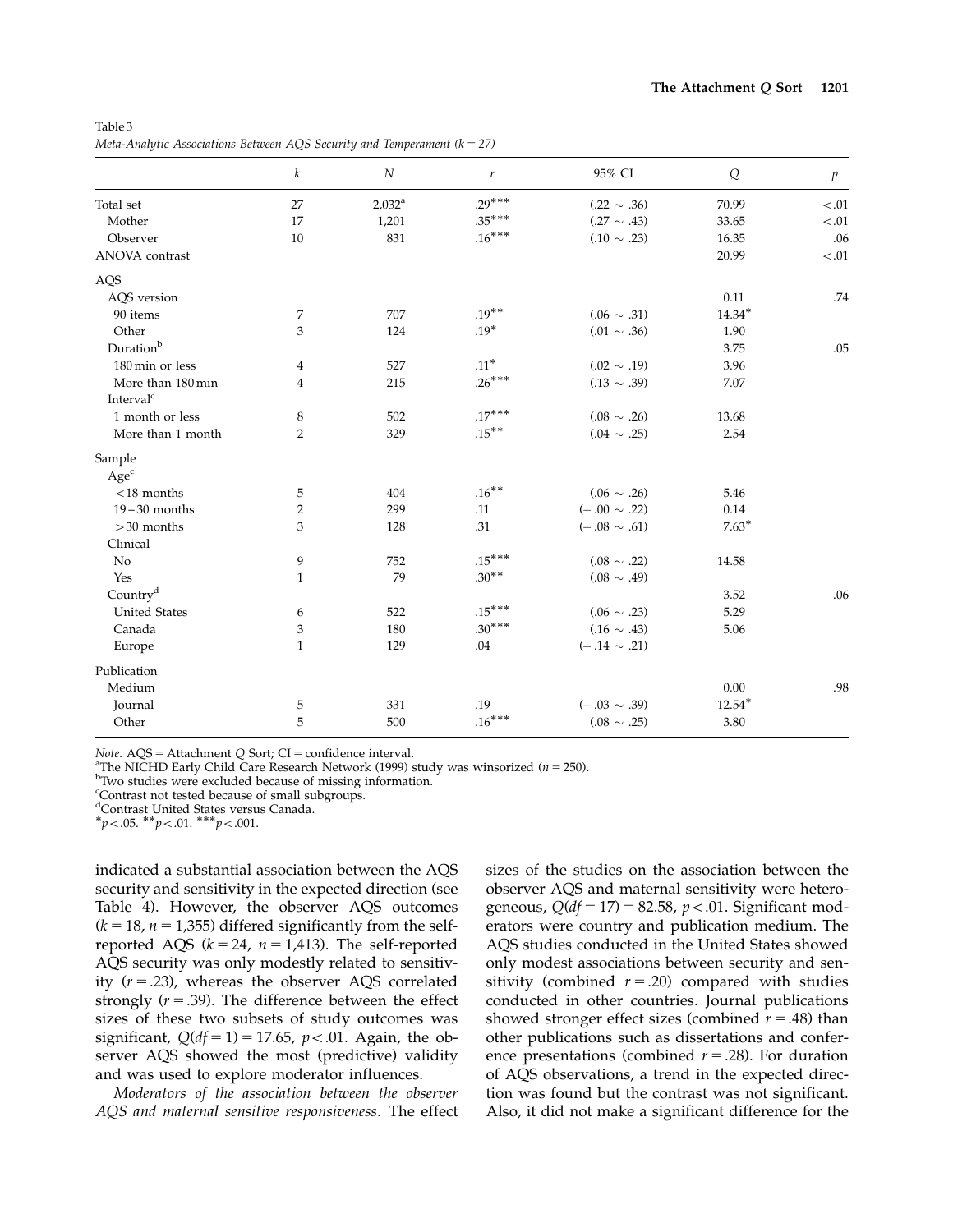#### Table 4 Meta-Analytic Associations Between AQS Security and Sensitivity  $(k = 42)$

|                          | $\boldsymbol{k}$ | $\boldsymbol{N}$ | $\boldsymbol{r}$ | 95% CI            | ${\cal Q}$        | $\boldsymbol{p}$ |
|--------------------------|------------------|------------------|------------------|-------------------|-------------------|------------------|
| Total set                | 42               | $2,768^{\rm a}$  | $.31***$         | $(.24 \sim .37)$  | 132.87            | $-.01$           |
| Mother                   | 24               | 1,413            | $.23***$         | $(.18 \sim .28)$  | 32.64             | .09              |
| Observer                 | 18               | 1,355            | $.39***$         | $(.28 \sim .50)$  | 82.58             | $-.01$           |
| ANOVA contrast           |                  |                  |                  |                   | 17.65             | $<.01$           |
| AQS (observed)           |                  |                  |                  |                   |                   |                  |
| AQS version <sup>b</sup> |                  |                  |                  |                   |                   |                  |
| 90 items                 | 16               | 1,235            | $.38***$         | $(.26 \sim .48)$  | $64.89***$        |                  |
| Other                    | $\overline{2}$   | 120              | .52              | $(-.11 \sim .85)$ | $7.78^{\ast\ast}$ |                  |
| Duration <sup>b</sup>    |                  |                  |                  |                   | 2.06              | .15              |
| 180 min or less          | 8                | 744              | $.35***$         | $(.18 \sim .50)$  | 33.99***          |                  |
| More than 180 min        | 8                | 482              | $.45***$         | $(.27 \sim .60)$  | $30.89***$        |                  |
| Interval <sup>c</sup>    |                  |                  |                  |                   |                   |                  |
| 1 month or less          | 15               | 1,074            | $.39***$         | $(.26 \sim .50)$  | $63.41***$        |                  |
| More than 1 month        | 3                | 271              | $.42*$           | $(.01 \sim .71)$  | $18.46***$        |                  |
| Sample                   |                  |                  |                  |                   |                   |                  |
| Age                      |                  |                  |                  |                   | 4.71              | .10              |
| $<$ 18 months            | 9                | 764              | $.42***$         | $(.25 \sim .57)$  | 52.20***          |                  |
| $19-30$ months           | 5                | 435              | $.44***$         | $(.18 \sim .64)$  | 22.28***          |                  |
| $>30$ months             | 4                | 156              | $.25***$         | $(.10 \sim .40)$  | 3.39              |                  |
| Clinical                 |                  |                  |                  |                   | 1.35              | .25              |
| Yes                      | 6                | 411              | $.35***$         | $(.10 \sim .56)$  | $28.75***$        |                  |
| No                       | 12               | 944              | $.42***$         | $(.28 \sim .54)$  | 52.49***          |                  |
| Country <sup>d</sup>     |                  |                  |                  |                   | 56.69             | $-.001$          |
| <b>United States</b>     | 8                | 717              | $.20***$         | $(.13 \sim .27)$  | 7.06              |                  |
| Canada                   | 6                | 333              | $.53***$         | $(.36 \sim .67)$  | $15.49***$        |                  |
| Europe                   | $\mathbf{1}$     | 129              | $.48***$         | $(.33 \sim .60)$  |                   |                  |
| Other                    | 3                | 176              | $.57***$         | $(.46 \sim .67)$  | 3.34              |                  |
| Publication              |                  |                  |                  |                   |                   |                  |
| Medium                   |                  |                  |                  |                   | 16.81             | $-.001$          |
| Journal                  | 10               | 699              | $.48***$         | $(.32 \sim .61)$  | $47.46***$        |                  |
| Other                    | 8                | 656              | $.28***$         | $(.15 \sim .41)$  | $18.31*$          |                  |

Note.  $AQS = Attachment Q Sort$ ;  $CI = confidence interval$ .

<sup>a</sup>The NICHD Early Child Care Research Network (1999) study was winsorized ( $n = 250$ ).

<sup>b</sup>Two studies were excluded because of missing information.

c Contrast not tested because of small subgroups.

d Contrast United States versus Canada.

\* $p < .05.$  \*\* $p < .01.$  \*\*\* $p < .001.$ 

outcomes whether the samples were clinical, or whether the sensitivity assessment was conducted before or concurrently with the AQS (within a 1 month period).

## Association Between the AQS and Socioemotional Development: Predictive Validity

Total set of AQS studies. In 33 samples  $(n = 2,035)$ AQS security was related to facets of socioemotional development such as problem behaviors and social competence in peer relations (see Table 5). The combined effect size was  $r = .22$ , which indicated a

modest association between AQS security and social competence. Although this set of studies was homogeneous in the statistical sense, it consisted of divergent types of measures. One large subset of studies focused on the child's social competence in peer relations, and this subset showed a similar combined effect size of  $r = .18$  ( $k = 15$ ,  $n = 878$ ). In both sets of studies, it did not make a difference whether the observer or the self-reported AQS had been used.

Moderators of the association between the observer AQS and socioemotional development. In the set of studies with the observer AQS we did not find significant moderators (see Table 5).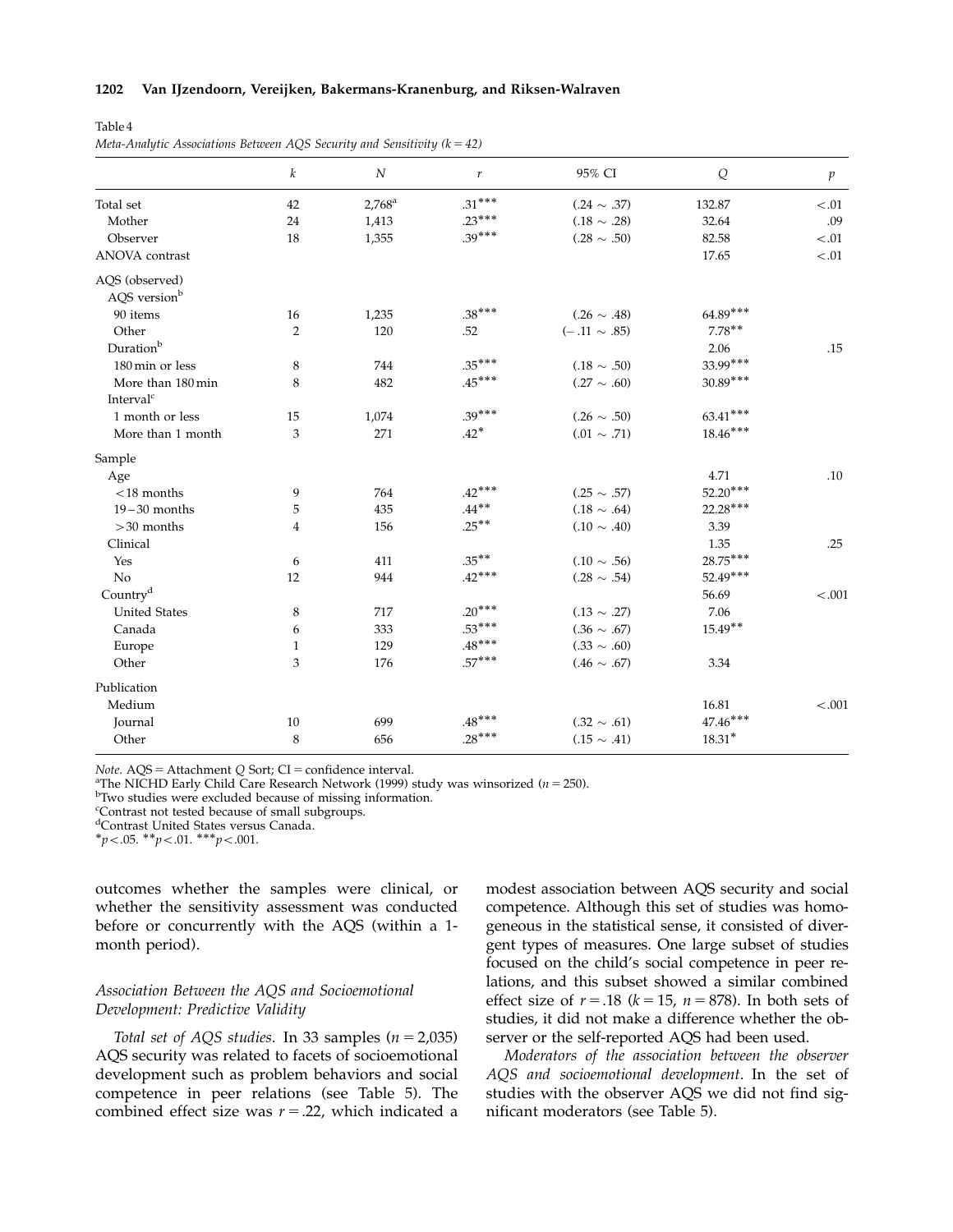|                         | $\boldsymbol{k}$ | $\boldsymbol{N}$ | $\boldsymbol{r}$ | 95% CI            | Q       | $\boldsymbol{p}$ |
|-------------------------|------------------|------------------|------------------|-------------------|---------|------------------|
| Total set               | 33               | $2,035^{\rm a}$  | $.22***$         | $(.18 \sim .26)$  | 42.74   |                  |
| Mother                  | 24               | 1,316            | $.22***$         | $(.16 \sim .27)$  | 34.39   |                  |
| Observer                | 9                | 719              | $.23***$         | $(.15 \sim .30)$  | 8.30    |                  |
| ANOVA contrast          |                  |                  |                  |                   | 0.05    | .83              |
| Social competence peers |                  |                  |                  |                   |         |                  |
| Total set               | 15               | 878 <sup>a</sup> | $.18***$         | $(.11 \sim .24)$  | 17.00   |                  |
| Mother                  | 11               | 616              | $.15***$         | $(.07 \sim .23)$  | 8.27    |                  |
| Observer                | $\overline{4}$   | 262              | $.24***$         | $(.12 \sim .35)$  | 7.28    |                  |
| ANOVA contrast          |                  |                  |                  |                   | 1.46    | .23              |
| AQS (observed)          |                  |                  |                  |                   |         |                  |
| Duration                |                  |                  |                  |                   | 1.63    | .20              |
| 180 min or less         | 5                | 431              | $.26***$         | $(.17 \sim .35)$  | 3.57    |                  |
| More than 180 min       | 4                | 288              | $.17***$         | $(.05 \sim .28)$  | 3.10    |                  |
| Interval                |                  |                  |                  |                   | 0.12    | .72              |
| 1 month or less         | 6                | 485              | $.22***$         | $(.13 \sim .30)$  | 5.16    |                  |
| More than 1 month       | 3                | 234              | $.24***$         | $(.12 \sim .36)$  | 3.02    |                  |
| Sample                  |                  |                  |                  |                   |         |                  |
| Age                     |                  |                  |                  |                   | 0.00    | .97              |
| $19 - 30$ months        | 3                | 333              | .23              | $(-.06 \sim .47)$ | $6.55*$ |                  |
| $>30$ months            | 6                | 386              | $.23***$         | $(.13 \sim .32)$  | 1.75    |                  |
| Clinical                |                  |                  |                  |                   |         |                  |
| Yes                     |                  |                  |                  |                   |         |                  |
| No                      | 9                | 719              | $.23***$         | $(.15 \sim .30)$  | 8.30    |                  |
| Country <sup>b</sup>    |                  |                  |                  |                   |         |                  |
| North-America           | 5                | 557              | $.24***$         | $(.16 \sim .32)$  | 1.15    |                  |
| Canada                  | 1                | 29               | .09              | $(-.29 \sim .44)$ |         |                  |
| Europe                  | $\overline{2}$   | 83               | .23              | $(-.44 \sim .74)$ | $6.29*$ |                  |
| Other                   | 1                | 50               | .23              | $(-.05 \sim .48)$ |         |                  |
| Publication             |                  |                  |                  |                   |         |                  |
| Medium                  |                  |                  |                  |                   | 0.48    | .49              |
| Journal                 | 5                | 308              | $.20***$         | $(.09 \sim .30)$  | 4.80    |                  |
| Other                   | 4                | 411              | $.25***$         | $(.15 \sim .34)$  | 3.02    |                  |

| Table 5                                                                                   |  |
|-------------------------------------------------------------------------------------------|--|
| Meta-Analytic Associations Between AQS Security and Socioemotional Development $(k = 33)$ |  |

Note.  $AQS = Attachment Q Sort$ ;  $CI = confidence interval$ .

<sup>a</sup>The NICHD Early Child Care Research Network (1999) study was winsorized ( $n = 250$ ).

<sup>p</sup>Two studies were excluded because of missing information.<br>\*\*p < .01. \*\*\*p < .001.

#### Multivariate Moderator Analysis

Multiple regression was used to examine whether the considerable moderator effect of country (United States vs. other countries) on the relation between AQS security on the one hand and SSP security and maternal sensitive responsiveness on the other might be explained by other moderators associated with this country effect. Because age of the children in the U.S. samples was significantly higher than in the other samples and because of the important moderator effect of duration of AQS observation, we conducted multivariate hierarchical regressions with

effect sizes as the dependent variable (correlations were transformed to Fisher Z with the inverse variance as weights), and age and duration of AQS observation as predictors in the first step, and country (United States vs. other countries) in the second step. For the effect sizes of observer AQS and SSP  $(k = 17)$ , we still found a significant contribution of country (beta weight = .73,  $p < .01$ ), even after controlling for age and duration. For the effect sizes of observer AQS and sensitivity  $(k = 18)$ , we also found a significant unique contribution of country (beta weight  $= .78$ ,  $p<.01$ ), again after controlling for age and duration. The multivariate regressions underlined the impor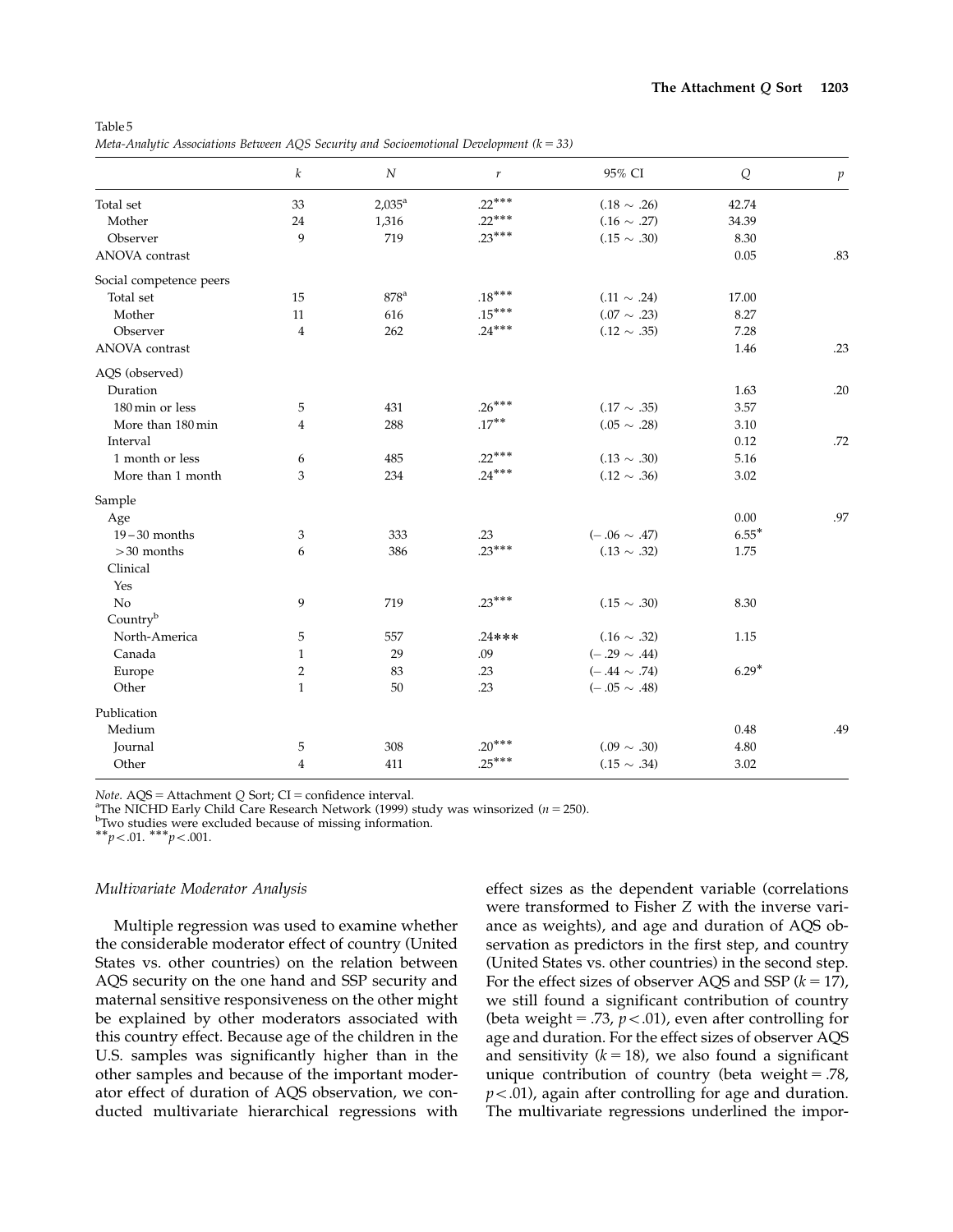tant moderator role of country, independent of other significant moderators.

#### Stability

In four studies (Clark & Symons, 2000; Howes & Hamilton, 1992b; Symons, Clark, Isaksen, & Marshall, 1998; Vereijken, Hanta, & Van Lieshout, 1997) the combined stability correlation for the observer AQS was  $r = .28$  ( $n = 162$ ) in a homogeneous set of stability studies (95% CI = .12  $\sim$  .42). This stability estimate is modest.

#### Fathers and Professional Caregivers: Validity of the AQS

The number of studies on AQS security in fathers and in professional caregivers was disappointingly small. The combination of the two studies on the association between AQS security and the SSP in fathers (Caldera, 1990; Youngblade, Park, & Belsky, 1993) did not result in a significant effect size. Also, no significant meta-analytic results were found for the four studies on AQS security and paternal sensitivity, or for the four studies on AQS security and socioemotional development. All but one study included in these meta-analyses were based on the self-report AQS. From a meta-analytic perspective the validity of the AQS for fathers still has to be documented. Incidentally, the same holds true for the SSP with fathers (Van IJzendoorn & De Wolff, 1997).

For professional caregivers, significant combined effect sizes were found: for SSP security  $(k = 2)$ ; one observer AQS, one self-report AQS), combined  $r = .23$ ; for socioemotional development ( $k = 9$ ; one study with self-report AQS), combined  $r = .19$ ; and for sensitivity  $(k = 4;$  all observer AQS), combined  $r = .09$ , but the number of studies was small. Whether child – caregiver relationships may really be interpreted as attachments still is an issue of considerable debate (Howes, 1999). More work in this area should be conducted before the validity of the AQS for this group of caregivers can be considered to be established.

#### Discussion

Is the AQS a valid measure of attachment security? We conducted a series of meta-analyses on the extant AQS studies to test the convergent, predictive, and discriminant validity of this alternative attachment measure. The observer AQS, but not the self-reported AQS, appeared to show sufficient validity to be considered an adequate assessment of attachment. In

fact, after more than 130 AQS studies on thousands of children it is safe to conclude that this attachment measure belongs to the small set of gold standards in our field, in the same league with the SSP and the Adult Attachment Interview (AAI).

In 28 normal samples  $(n = 2,516)$  we found an average observer AQS security score of .32. The observer AQS showed substantial convergent validity with the SSP, certainly when the duration of AQS observations lasted more than 3 hr per child to guarantee a broad coverage of attachment behavior in the natural setting. With more than 3 hr of observations, the combined effect size for the association between AQS security and SSP security amounted to  $r = .42$ . Of course, the association is far from perfect, and we may conclude that both measures assess overlapping but different dimensions of the same security construct. The SSP emphasizes the dynamics of the attachment behavioral system in stressful situations and focuses on the child's expectations of parental protection in times of stress and anxiety, whereas the AQS emphasizes the interplay between the attachment and exploratory systems in the natural setting and addresses the child's expectations of parental guidance in more regular circumstances (Solomon & George, 1999).

The observer AQS also showed an impressive predictive validity. In particular, the observer AQS correlated strongly with sensitive responsiveness. The association between attachment security and parental sensitivity is widely considered to be one of the cornerstones and key assumptions of attachment theory (Main, 1999). In fact, the average correlation between the SSP and sensitive responsiveness as assessed with the Ainsworth rating scales ( $r = .24$ ; De Wolff & Van IJzendoorn, 1997) is considerably smaller than the combined effect size we found in our meta-analysis of the observer AQS studies. Longer duration of observations (more than 3 hr) resulted in a large effect size  $(r = .45)$ .

The association between the observer AQS and maternal sensitivity may, however, be inflated. In several studies both attachment security and sensitivity were measured in the same situation, and some of the strongest associations between the observer AQS and sensitivity were found in studies in which AQS security scores and sensitivity scores were derived from the same observational situations and settings, albeit by different observers. For example, in the Symons et al. (1995) study the correlation between security and sensitivity in the same situation (with different observers) amounted to .59, whereas this association was  $r = .20$  when the AQS security score was correlated with maternal respon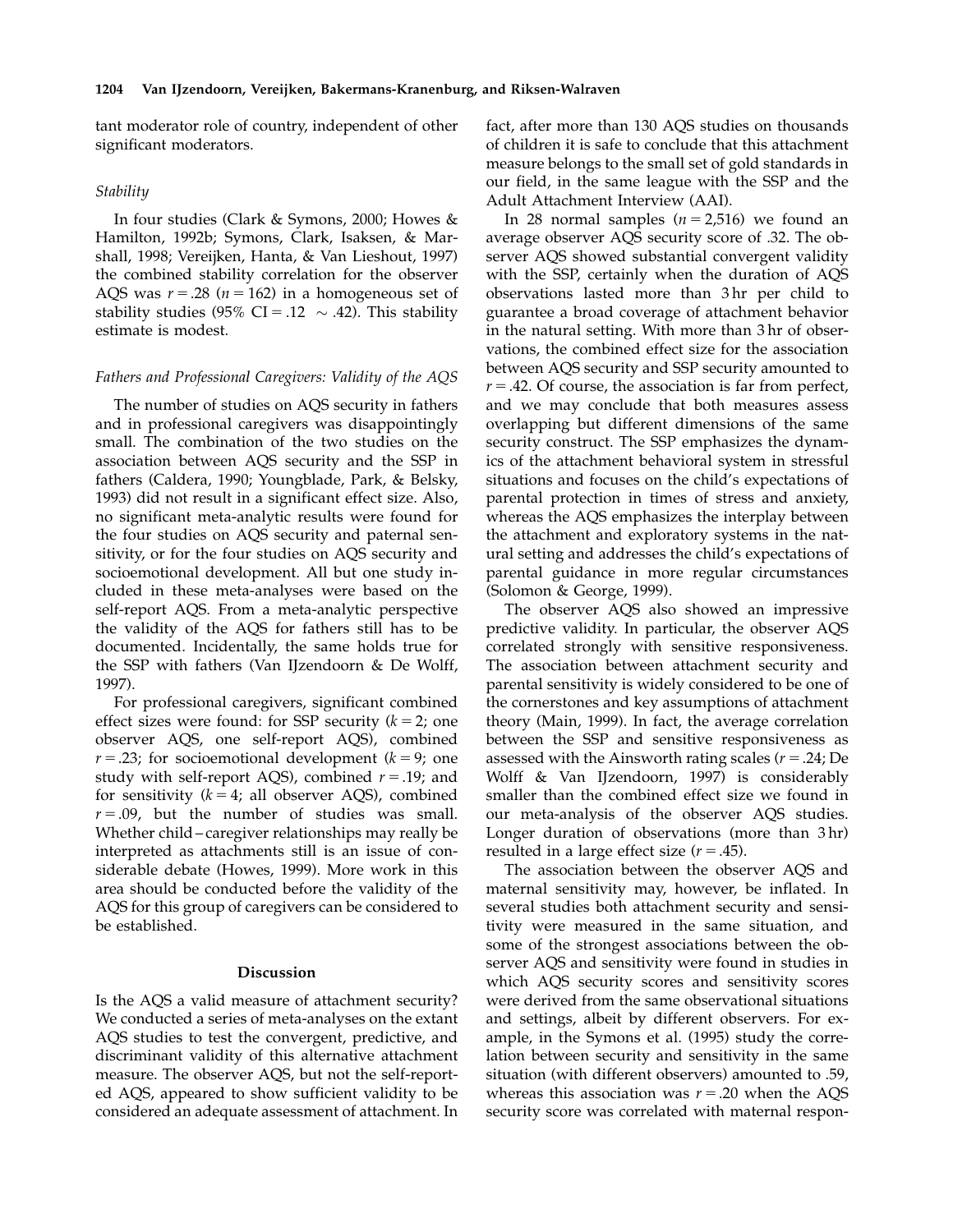sive guidance in an independent laboratory setting. Other researchers, however, found much less discrepancy between the correlation of AQS scores and maternal sensitivity observed at home and $-1$  week later—in a laboratory setting (Van Bakel & Riksen-Walraven, in press), thus contradicting the inflation argument.

The evidence for a crucial role of attachment security in the child's socioemotional development was not confirmed in this meta-analysis, although a robust combined effect of moderate size was documented (combined  $r = 0.22$  across 33 studies). This effect size is comparable to the outcome of the meta-analysis by Schneider, Atkinson, and Tardif (2001), who worked with a broader set of attachment measures. It is still subject to considerable debate whether attachment security should predict social competence in general or only those facets that are related to intimate relationships (Sroufe, 1988). It should also be noted that AQS attachment security is more strongly related to socioemotional competence than is SSP attachment security (combined  $r = .12$  across 26 studies in the Schneider et al., 2001, meta-analysis).

In comparing AQS and SSP it should be noted that the number of studies on the determinants and sequelae of AQS security is still smaller than that of comparable SSP studies. For example, only a few studies assessed parental sensitivity some months before the attachment assessment, and intervention studies on parental sensitivity with the AQS as outcome measure, documenting the causal connection, are scarce. Furthermore, it is still largely unknown whether the AQS shows the expected lawful (dis)continuity of attachment across time that has been discovered with the SSP, that is, predictable changes of attachment depending on major changes in childrearing circumstances (Sroufe, 1988). For attachment security in early childhood some stability over time may be expected, although Bowlby (1973) emphasized the environmental lability of attachment during the first 5 years of life. In our meta-analysis we found a stability estimate of modest size,  $r = .28$ (but see Fraley, 2002). It should be noted that this stability figure should not be confused with test – retest reliability, which may be computed from studies with repeated application of the AQS to the same children, preferably within short intervals (Lamb et al., 1985; Vaughn et al., 1979). In studies with longer intervals between repeated AQS assessments, data on changes in parental sensitivity or life circumstances are needed to evaluate properly test – retest reliability.

The observer AQS has also been tested less thoroughly in cross-cultural studies compared with SSP studies (Van IJzendoorn & Sagi, 1999), although there is increasing evidence for its cross-cultural validity (Waters et al., 1995). An important advantage of the AQS for further research into the security concept is the possibility of creating culture-specific criterion sorts for security. That is, local experts have been asked to provide the sort for the ideal-type secure child in their cultural context (Posada, Gao, et al., 1995; Vereijken, Riksen-Walraven, & Van Lieshout, 1997). Preliminary findings with this approach appear to establish the cross-cultural validity of the AQS in various Western as well as non-Western societies (Posada, Gao, et al., 1995; Vereijken, Riksen-Walraven, & Van Lieshout, 1997). Local experts and parents appear to sort the ideal-secure child in similar ways across various and diverging cultures such as Japan, Colombia, and the United States (Posada, Gao, et al., 1995; Vereijken, Riksen-Walraven, & Van Lieshout, 1997). This is a crucial test for the assumption that across cultures attachment security is indeed perceived in a similar way, by native experts as well as parents. The outcome stresses the validity of applying the AQS and the original ideal-type criterion sort in a similar way cross-culturally.

In the current meta-analysis we found that the AQS seemed to work even better in Canada and in the European countries than in the United States, from which the AQS originated. It should be noted that in all studies the original ideal-type security sort had been used (Waters & Deane, 1985). It is puzzling that AQS studies from the United States show less strong validity results, which are not related to the differences in age of the samples from the United States versus the other samples or to the duration of AQS observations. In particular, the Canadian studies show strong results, but it is unclear what systematic differences in approach or participants are responsible for this difference. Whatever its source, our meta-analytic findings certainly do not suggest that the AQS cannot be applied validly in or outside its country of origin.

Different versions of the AQS have been used in different ways. Since the first 100-item version of the AQS was proposed (Waters & Deane, 1985), several adjustments in the number of items and phrasing have been made. The studies that have been conducted so far confirm the impression that there are no clear differences in effect size between the Q-sort versions. The AQS has shown to be robust against minor adaptations.

Data-collection procedures may also affect the validity of the AQS. To describe a child with the AQS, it is necessary to collect a representative sam-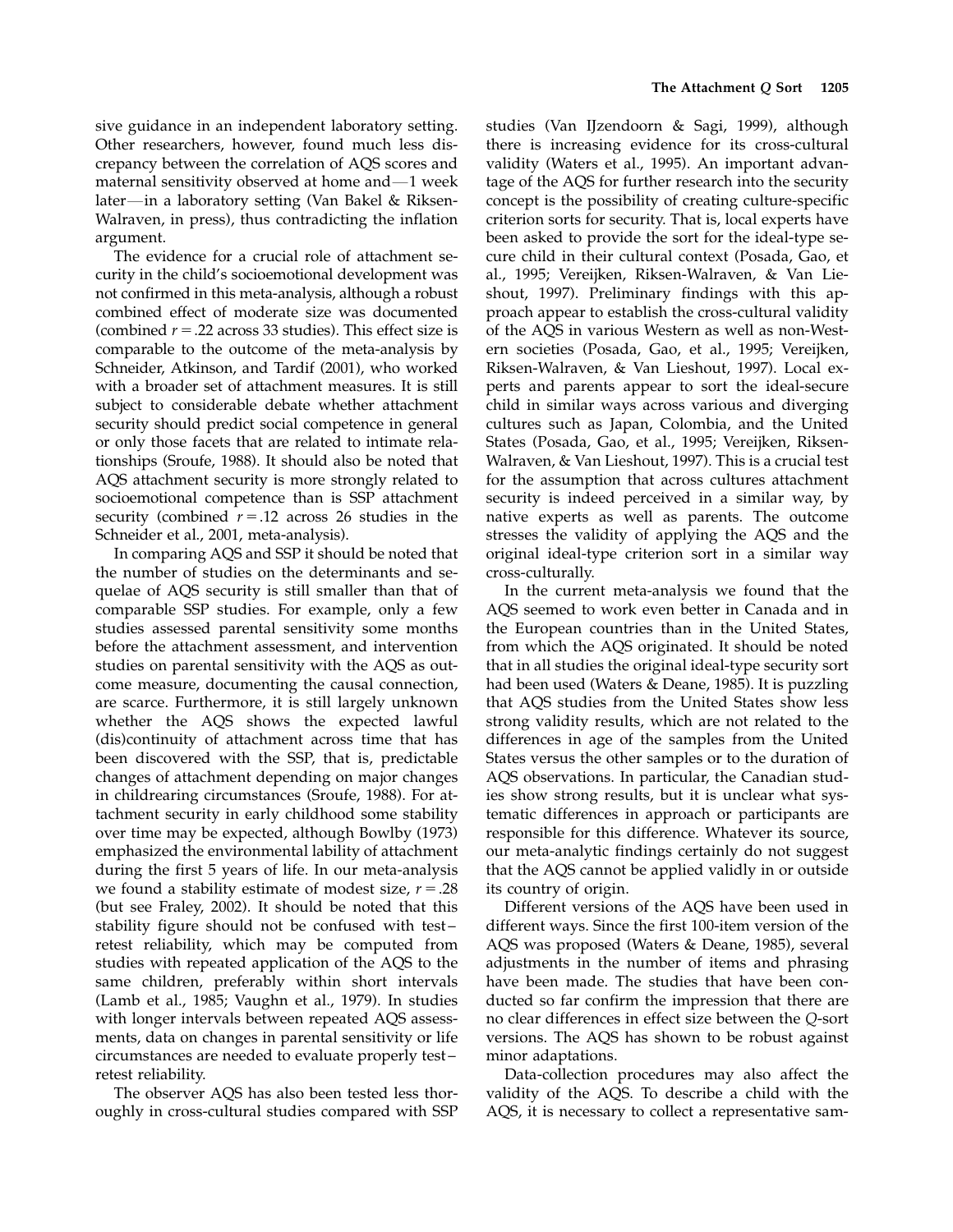ple of child behaviors. Trained observers can achieve this by observing the child over different occasions and for an extended time. Furthermore, to improve reliability of the AQS description, different observers can be asked to describe the same child. The descriptions can later be turned into one composite AQS description, which is more reliable than the separate descriptions (Block, 1961). Waters and Deane (1985) proposed to collect a representative sample of child behavior by visiting the families three times for 3 hr. First, one observer visits alone. Then, the same observer visits again accompanied by a second observer. Finally, the second visitor makes the third visit alone. Obviously, although Waters and Deane's scheme for data collection is thorough, it is also time consuming and therefore sometimes impractical. In later studies, data-collection procedures were simplified by reducing the number and duration of the visits and the number of observers.

However, if the data-collection procedure is simplified too much the sample of child behaviors may be too limited, and reliable and valid data may be harder to get. Our meta-analytic findings showed that more valid AQS data were collected in studies with more than 3 hr of observation. This is not to say that valid data cannot be obtained in home visits of shorter durations. Studies of Moran, Pederson, Pettit, and Krupka (1992), Vereijken, Riksen-Walraven, and Kondo-Ikemura (1997), and Van Bakel and Riksen-Walraven (2002, in press) showed AQS scores based on 90 and 120 min of observation to be significantly related to parental sensitivity, SSP-derived security, or both. In these studies, however, parts of the home observations were more or less structured to enhance the chance to observe certain child behaviors that are only rarely observed in some children in the natural setting. Although such structuring inevitably introduces some artificiality, which is exactly what the designers of the AQS intended to avoid, it has the advantage of limiting the time needed to observe children's use of the parent as a secure base at home. If structuring involves inducing mild stress it may also ensure that attachment behavior is triggered in all children and that their behavioral differences can be observed under similar conditions. More studies with variation in duration of observations or (possibly some stress-inducing) structuring of the setting are needed to provide meta-analytic evidence to choose an optimal balance between duration and structure.

Support for the validity of the self-reported (or mother) AQS was less convincing. The association between the self-reported AQS and the SSP was disappointingly weak (combined effect size  $r = .14$ ), and the instrument showed a strong association with temperamental reactivity (combined  $r = .35$ ). The convergent and discriminant validity of the self-reported AQS does not yet warrant its use as a measure of attachment security. The modest predictive validity of the mother AQS with maternal sensitivity and later social competence does not compensate for the lack of convergent and discriminant validity, and it is still unclear what is measured with this application of the AQS. Mothers of insecure children may lack the observational skills necessary for a balanced registration of secure-base behaviors in their children. In fact, the self-reported AQS might suffer from the paradox of any self-diagnosis because the observer is an active part of the observed dyadic system. Vereijken and Kondo-Ikemura (2004) showed that when mothers were more sensitive, their Q-sort descriptions were more similar to the descriptions of the observers. Stevenson-Hinde and Shouldice (1990) found that mothers of secure children consistently assessed their children's attachment security lower than did observers, whereas mothers of insecure children consistently assessed their children's attachment security higher than did observers. Mothers of secure children may be less defensive in their perception of (negative) attachment behavior (Main, 1990; Zeijlmans van Emmichhoven, Van IJzendoorn, de Ruiter, & Brosschot, 2003).

In conclusion, the assessment of attachment security remains a choice between laborious but unobtrusive and repeatable AQS observations in the natural setting, and a brief but stressful and artificial laboratory procedure (the SSP). In most cases the characteristics of the research setting dictate which instrument to use. If different forms of insecurity should be discriminated, the SSP classifications are required. The same is true for situations in which the assessment of disorganized attachment (Main & Solomon, 1990) is critical. Although disorganized attachment behaviors appear to lead to extremely low AQS scores, validation of the AQS as an index of attachment disorganization still has to begin. Recent research suggests that analyzing the AQS at the level of individual items is a fruitful approach for discriminating disorganized from nondisorganized children (Van Bakel & Riksen-Walraven, in press).

Although the SSP therefore cannot be replaced by the AQS, the AQS has some unique advantages. In new (cross-cultural or clinical) populations the exploratory use of the AQS may be especially rewarding because the researcher may get to know the specific secure-base behavior of the children in more detail. The AQS also allows for the measurement of other constructs besides attachment, such as dependence and sociability (Vaughn & Waters, 1990).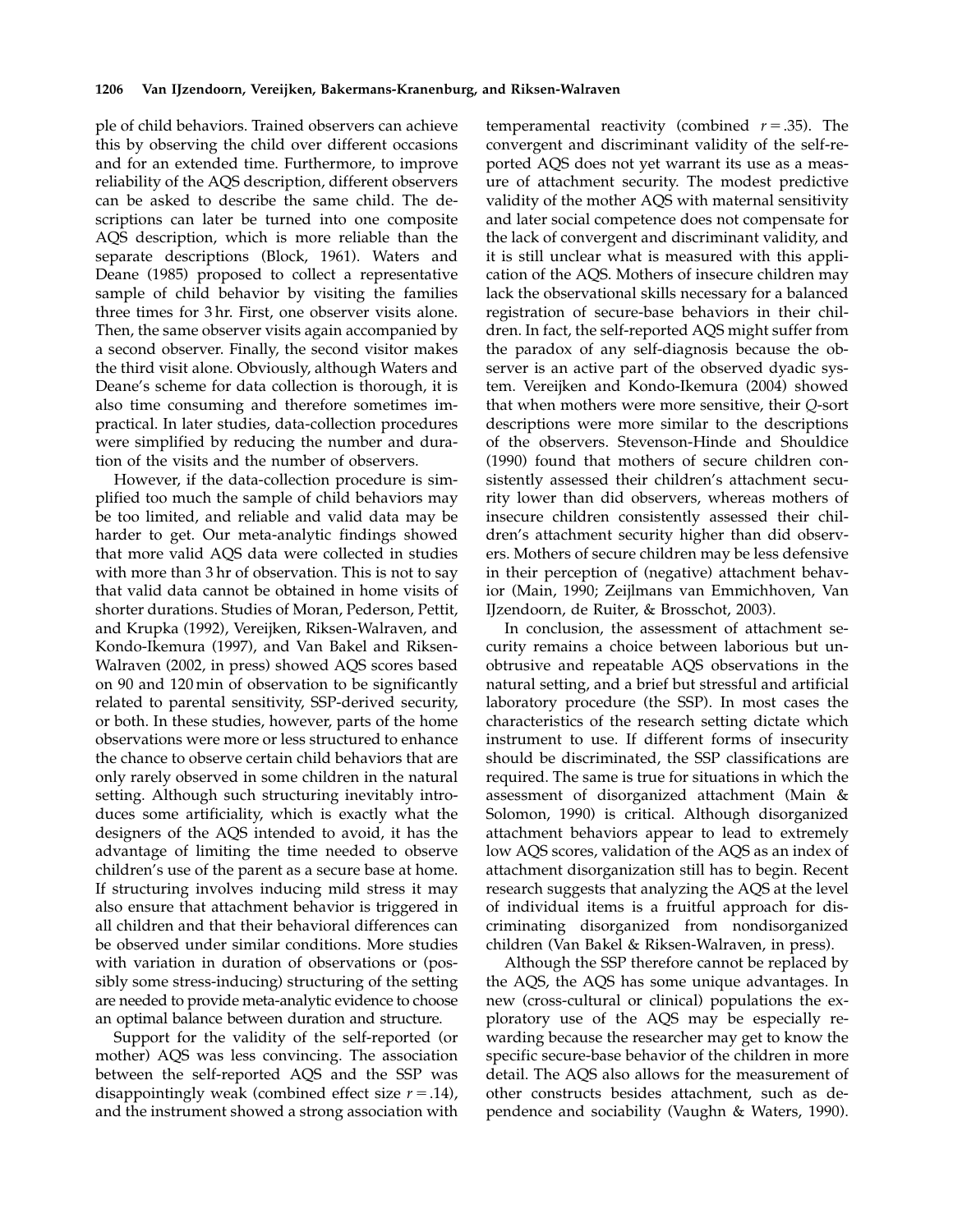Furthermore, if continuous measures are needed across a larger age range (e.g., in short-term longitudinal studies), the observer AQS may prove more useful than the SSP. The same may be true for intervention studies in which repeated attachment assessments are required (Bakermans-Kranenburg et al., 2003). It should be noted that with increasing age the observer AQS seems to show less validity (convergent and predictive validity), which may emphasize the need for age-specific criterion sorts that might differ for infants, toddlers, and preschoolers (Solomon & George, 1999). In sum, the observer AQS cannot replace the SSP, but it is in a good position to release attachment theory from its exclusive bond to a single measurement procedure. This way, the AQS may help separate the concept of attachment in young children from the way it is measured.

#### References

- Aber, J. L., & Baker, A. J. L. (1990). Security of attachment in toddlerhood: Modifying assessment procedures for joint clinical and research purposes. In M. T. Greenberg, D. Cicchetti, & E. M. Cummings (Eds.), Attachment in the preschool years: Theory, research, and intervention (pp. 427-460). Chicago: University of Chicago Press.
- Achenbach, T. M. (1985). Assessment and taxonomy of child and adolescent psychopathology. London: Sage.
- Ainsworth, M. D. S., Bell, S. M., & Stayton, D. J. (1974). Infant – mother attachment and development: ''Socialization'' as a product of reciprocal responsiveness to signals. In M. P. Richards (Ed.), The integration of a child into a social world (pp. 99 – 135). London: Cambridge University Press.
- Ainsworth, M. D. S., Blehar, M. C., Waters, E., & Wall, S. (1978). Patterns of attachment. Hillsdale, NJ: Erlbaum.
- Ainsworth, M. D. S., & Wittig, B. A. (1969). Attachment and exploratory behavior of one-year-olds in a Strange Situation. In B. M. Foss (Ed.), Determinants of infant behavior (Vol. 4, pp. 113 – 136). London: Methuen.<br>\* Atkinson, L., Vaughn, B. E., Chisholm, V. E., Blackwell, J.,
- & Tam, F. (1996). Attachment security and functional level: Toddlers with Down syndrome. Unpublished manuscript.
- Atkinson, L., Chisholm, V. C., Scott, B., Goldberg, S., Vaughn, B. E., Blackwell, J., et al. (1999). Maternal sensitivity, child functional level, and attachment in Down syndrome. Monographs of the Society for Research in Child
- Development, 64(Serial No. 258), 45-66.<br>\*Bailey, H. N., Waters, C. A., Pederson, D. R., & Moran, G. (1999). Ainsworth revisited: An empirical analysis of interactive behavior in the home. Attachment and Human Development, 1, 191 – 216.<br>\*Bakermans-Kranenburg, M. J., van IJzendoorn, M. H.,
- Bokhorst, C. L., & Schuengel, C. (in press). The impor-

tance of shared environment in infant – father attachment: A behavioral genetic study of the Attachment Q-Sort. Journal of Family Psychology.

- Bakermans-Kranenburg, M. J., van IJzendoorn, M. H., & Juffer, F. (2003). Less is more: Meta-analyses of sensitivity and attachment interventions in early childhood. Psychological Bulletin, 129, 195 – 215.<br>\*Belsky, J., & Rovine, M. (1990). Q-sort security and first
- year nonmaternal care. In K. McCartney (Ed.), New Di-
- rections in Child Development, 49, 7–22<br>\*Blicharsky, T., & Verissimo, M. (1992, September). Behavioral characteristics associated with maternal representations of attachment for toddlers. Paper presented at the fifth European Conference on Developmental Psychology, Seville, Spain.
- Block, J. (1961). The Q-sort method in personality assessment and psychiatric research. Palo Alto, CA: Consulting Psychologists Press.
- Bokhorst, C. L., Bakermans-Kranenburg, M. J., Fearon, P., van IJzendoorn, M. H., Fonagy, P., & Schuengel, C. (2003). The importance of shared environment in mother – infant attachment: A behavioral genetic study. Child Development, 74, 1769 – 1782
- Borenstein, M., & Rothstein, D. (1999). Comprehensive Meta-Analysis. A computer program for research synthesis. Englewood, NJ: Biostat.
- Borenstein, M., Rothstein, D., & Cohen, J. (2000). Comprehensive Meta-Analysis. A computer program for research synthesis. Englewood, NJ: Biostat.<br>\*Bosso, O. R., Corter, C. M., & Abramovitch, R. (1996).
- Attachment security in three-year-old first born children: Relations to Strange Situation classifications and to behavior toward a younger sibling. Unpublished manuscript, University of Toronto, Canada.<br>Bost, K. K., Vaughn, B. E., Washington, W. N., Cielinski,
- K. L., & Bradbard, M. R. (1998). Social competence, social support, and attachment: Demarcation of construct domains, measurement, and paths of influence for preschool children attending head start. Child Development, 69, 192 – 218.
- Bowlby, J. (1969). Attachment and loss. Vol. 1: Attachment. New York: Basic Books.
- Bowlby, J. (1973). Attachment and loss. Vol. 2: Separation, anxiety and anger. London: Hogarth, Penguin.
- Bretherton, I. (1985). Theory and assessment-Introduction. Monographs of the Society for Research in Child Development, 50(Serial No. 209), 39-40.<br>\*Bretherton, I., Biringen, Z., Ridgeway, D., Maslin, C.,
- & Sherman, M. (1989). Attachment: The parental perspective. Infant Mental Health Journal, 10, 203-221.<br>\*Bretherton, I., Ridgeway, D., & Cassidy, J. (1990).
- Assessing internal working models of the attachment relationship: An attachment story completion task for 3-year-olds. In M. T. Greenberg, D. Cicchetti, & E. M. Cummings (Eds.), Attachment in the preschool years: Theory, research, and intervention (pp. 284 – 297). Chicago: University of Chicago Press.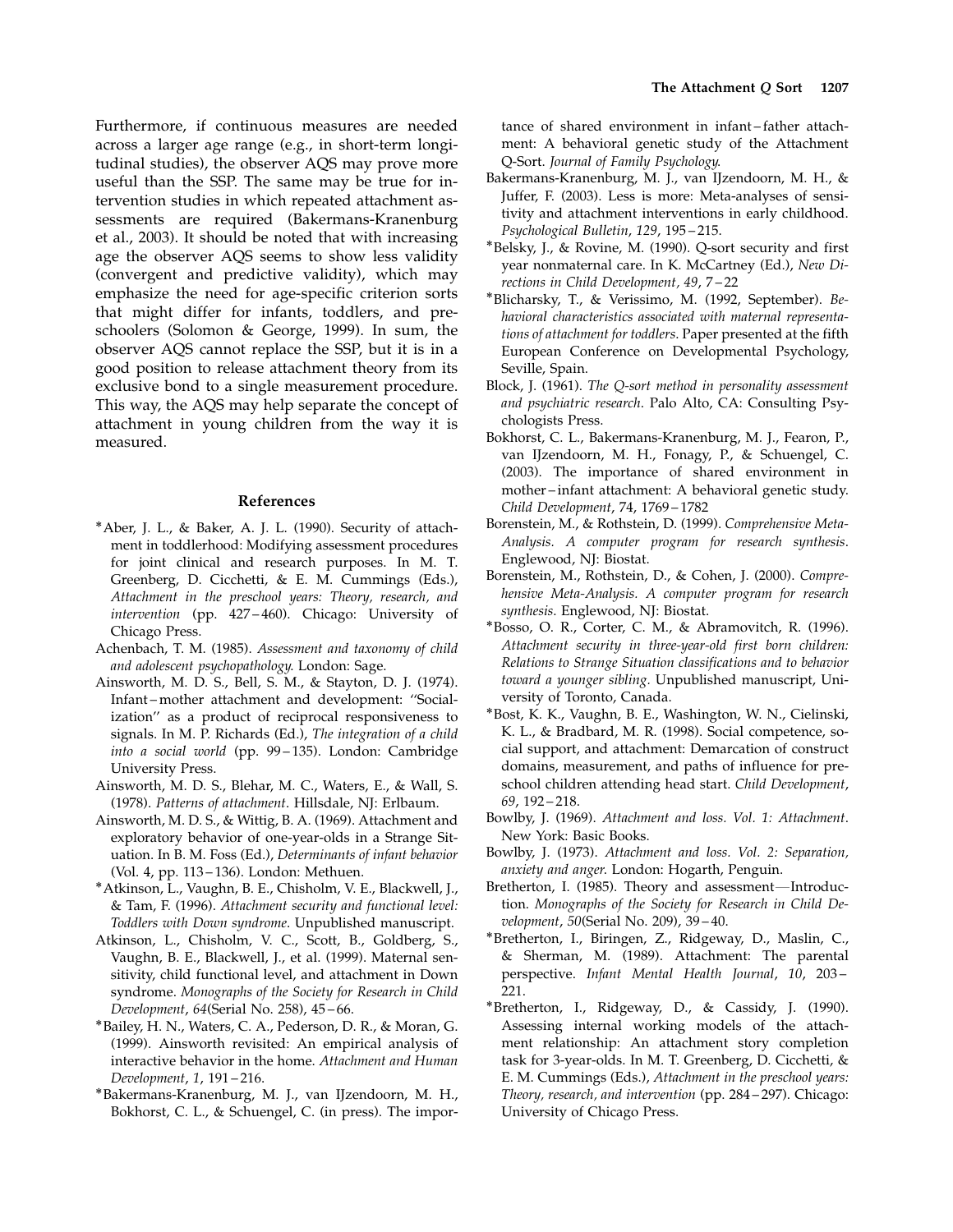- Bronfenbrenner, U. (1979). The ecology of human development. Cambridge, MA: Harvard University Press.<br>\*Busch-Rossnagel, N. A., Fracasso, M. P., & Vargas, M.
- (1994). Reliability and validity of a Q-sort measure of attachment security in Hispanic infants. Hispanic Journal of Behavioral Sciences, 16, 240 – 254.<br>\*Caldera, Y. M. (1990). Infant daycare and maternal charac-
- teristics as predictors of attachment and compliance (daycare). Unpublished doctoral dissertation, University of Kansas, Kansas.<br>\*Caldera, Y. M. (1992, May). Paternal involvement and in-
- fant-father attachment. Paper presented at the International Conference on Infant Studies, Miami, FL.<br>\*Cassibba, R., van IJzendoorn, M. H., & D'Odorico, L.
- (2000). Attachment and play in child care centres: Reliability and validity of the Attachment Q-sort for mothers and professional caregivers in Italy. International Journal of Behavioral Development, 24, 241 – 255.
- Cassidy, J., & Shaver, P. R. (1999). Handbook of attachment. Theory, research, and clinical applications. New York: Guilford Press.<br>\*Chisholm, K., Carter, M. C., Ames, E. W., & Morison, S. J.
- (1995). Attachment security and indiscriminately friendly behavior in children adopted from Romanian orphanages. Development and Psychopathology, 7, 283 – 294.<br>\*Cicchetti, D., Toth, S. L., & Rogosch, F. A. (1999). The ef-
- ficacy of toddler parent psychotherapy to increase attachment security in offspring of depressed mothers.
- Attachment and Human Development, 1, 34–66.<br>\*Clark, S. E., & Symons, D. K. (2000). A longitudinal study of Q-sort attachment security and self-processes at age 5. Infant and Child Development, 9, 91 – 104.<br>\*Clements, M., & Barnett, D. (2002). Parenting and at-
- tachment among toddlers with congenital anomalies: Examining the strange situation and attachment Q-sort. Infant Mental Health Journal, 23, 625 – 642.
- Cohn, D. A., Patterson, C. J., & Christopoulos, C. (1991). The family and children's peer relations. Journal of Social and Personal Relationships, 8, 315–346.<br>\*Coutu, S., Provost, N., & Pelletier, D. (1996). Mother-
- child relationship and quality of interactions among preschool siblings. Canadian Journal of Behavioral Science,  $28$ , 1-11.<br>\*Cutler, K. M.-Z. (1996). Parent-child attachment
- and communication styles: Relations with preschoolers' peer communication styles. Dissertation Abstracts International: A. The Humanities and Social Sciences, 57, 571. Das Eiden, R., Teti, D. M., & Corns, K. M. (1995). Maternal
- working models of attachment, marital adjustment, and the parent – child relationship. Child Development, 66, 1504 – 1518.<br>\* Del Carmen, R., Huffman, L. C., Pedersen, F., & Bryan, Y.
- E. (2000). Mothers' and fathers' perceptions of three year olds' attachment. Journal of Developmental and Behavioral Pediatrics, 21, 97 – 106.<br>\*DeMulder, E. K., Denham, S., Schmidt, M., & Mitchell, J.
- (2000). Q-sort assessment of attachment security during

the preschool years: Links from home to school. Developmental Psychology, 36, 274-282.<br>\*Denham, S., Blair, K., Schmidt, M., & DeMulder, E. (2002).

- Compromised emotional competence: Seeds of violence sown early. American Journal of Orthopsychiatry, 72, 70 – 82. Denham, S., Mason, T., Caverly, S., Schmidt, M., Hackney,
- R., Caswell, C., et al. (2001). Preschoolers at play: Cosocialisers of emotional and social competence. International Journal of Behavioral Development, 25, 290–301.<br>\*De Roos, S. A. (1995). Peer competence and its antecedents
- during the first five years of life: A longitudinal study. Nijmegen, Netherlands: Universiteitsdrukkerij.
- De Wolff, M. S., & van IJzendoorn, M. H. (1997). Sensitivity and attachment: A meta-analysis on parental antecedents of infant attachment. Child Development, 68, 571 – 591.<br>\*Diener, M. L., Nievar, M. A., & Wright, C. (2003). At-
- tachment security among mothers and their young children living in poverty: Associations with maternal, child, and contextual characteristics. Merrill-Palmer Quarterly, 49, 154 – 182.<br>
\*Digiaro, D. A. (1991). Maternal attachment history variables
- as they relate to mother's separation concerns, child's attachment patterns, and child's preschool behavior. Abstract obtained from ProQuest File, Abstract No. 9035008.
- Elicker, J., Englund, M., & Sroufe, A. (1992). Predicting peer competence and peer relationships in childhood from early parent – child relationships. In D. S. Parke & G. W. Ladd (Eds.), Family–peer relationships: Modes of linkage<br>(pp. 77–106). Hillsdale, NJ: Erlbaum.
- \*Elicker, J., Forner-Wood, C., & Noppe, I. C. (1999). The context of infant attachment in family child care. Journal of Applied Developmental Psychology, 20, 319 – 336.
- Fox, N. A., Kimmerly, N. L., & Schafer, W. D. (1991). Attachment to mother/attachment to father: A metaanalysis. Child Development, 62, 210 – 225.
- Fraley, R. C. (2002). Attachment stability from infancy to adulthood: Meta-analysis and dynamic modeling of developmental mechanisms. Personality and Social Psy-
- chology Review, 6, 123 151.<br>\* Frosch, C. A., Mangelsdorf, S. C., & McHale, J. L. (2000). Marital behavior and the security of preschooler – parent attachment relationships. Journal of Family Psychology, 14, 144 – 161.
- Goldsmith, H. H., & Alansky, J. A. (1987). Maternal and infant temperamental predictors of attachment: A metaanalytic review. Journal of Consulting and Clinical Psychology, 55, 805–816.<br>\*Hadadian, A., & Merbler, J. (1996). Mother's stress: Im-
- plications for attachment relationships. Early Child Development and Care, 12, 59-66.
- Hampel, F. R., Ronchetti, E. M., Rousseeuw, P. J., & Stahel, W. A. (1986). Robust statistics: The approach based on influence functions. New York: Wiley.
- Hedges, L. V., & Olkin, I. (1985). Statistical methods for metaanalysis. San Diego, CA: Academic Press.
- Howes, C. (1999). Attachment relationships in the context of multiple caregivers. In J. Cassidy & P. Shaver (Eds.),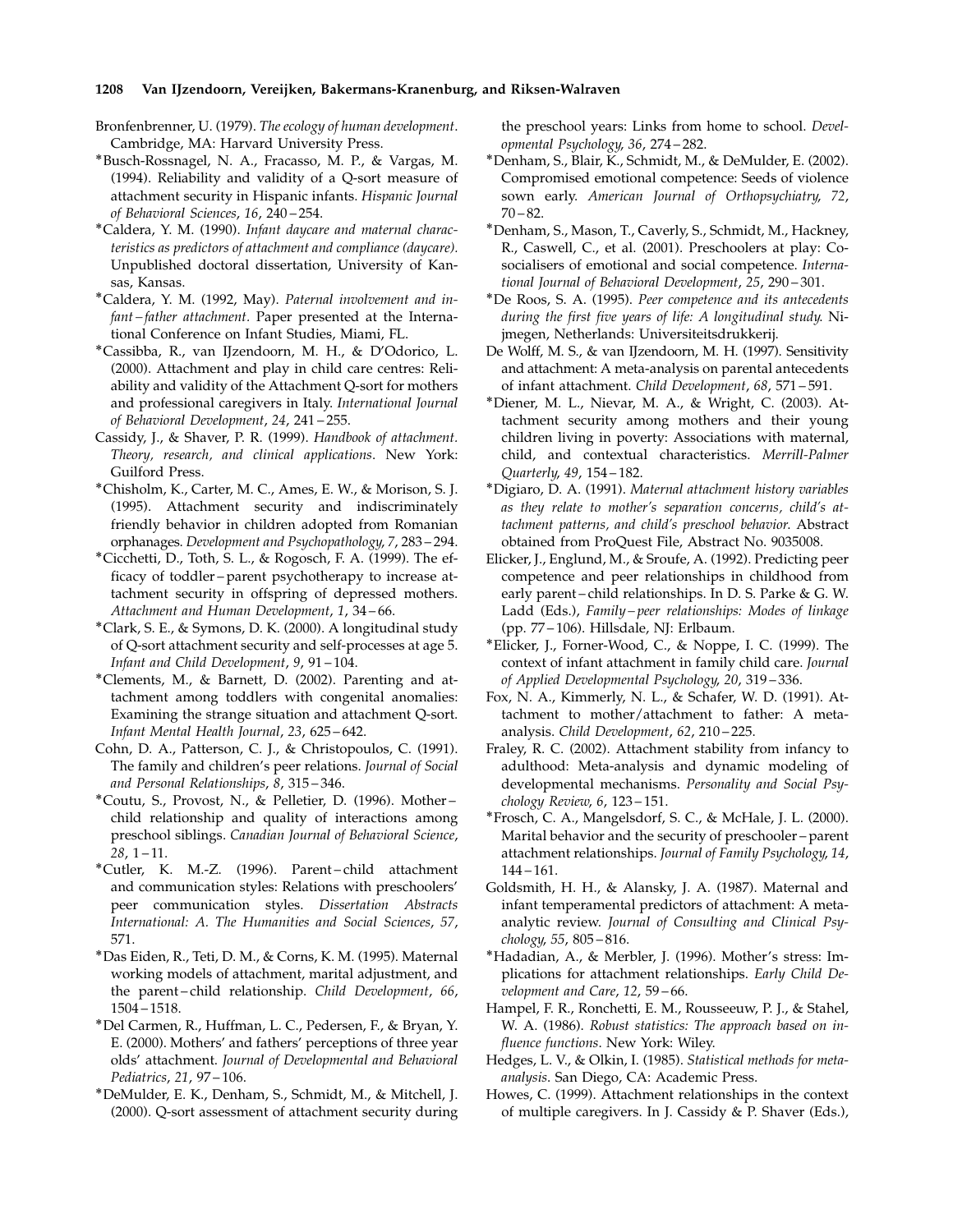Handbook of attachment theory and research (pp. 671–687). New York: Guilford Press.<br>\*Howes, C., & Hamilton, C. E. (1992a). Children's rela-

- tionships with caregivers: Mothers and child care teachers. Child Development, 63, 859-866.<br>\*Howes, C., & Hamilton, C. E. (1992b). Children's rela-
- tionships with child care teachers: Stability and concordance with maternal attachments. Child Development, 63, 879–892.<br>\*Howes, C., Hamilton, C. E., & Matheson, C. C. (1994).
- Children's relationships with peers: Differential associations with aspects of the teacher – child relationship. Child Development, <sup>65</sup>, 253 – 263. Howes, C., Matheson, C. C., & Hamilton, C. E. (1994).
- Maternal, teacher, and child care history: Correlates of children's relationships with peers. Child Development, <sup>65</sup>, 264 – 273. Howes, C., Phillips, D. A., & Whitebook, M. (1992).
- Thresholds of quality: Implications for the social development of children in center-based child care. Child Development, 63, 449 – 460.<br>
\*Howes, C., & Ritchie, S. (1998). Changes in child – teacher
- relationships in a therapeutic preschool program. Early Child Education and Development, 9, 411 – 422.<br>\*Howes, C., & Ritchie, S. (1999). Attachment organizations
- in children with difficult life circumstances. Development and Psychopathology, 11, 251 – 268.<br>\*Howes, C., & Smith, E. W. (1995). Children and their child
- care caregivers: Profiles of relationships. Social Develop-
- ment,  $4$ ,  $44-61$ .<br>\*Hron-Stewart, K. (1989). Mastery, problem-solving and attachment in the second and third years of life. Unpublished doctoral dissertation, University of Illinois at Chicago.<br>\*Jacobson, S. W., & Frye, K. F. (1991). Effect of maternal
- social support on attachment: Experimental evidence. Child Development, 62, 572–582.<br>\*Jarvis, P. A., & Creasey, G. L. (1991). Parental stress,
- coping, and attachment in families with an 18-month-
- old infant. *Infant Behavior and Development*, 14, 383 395.<br>Kazui, M., Endo, T., Tanaka, A., Sakagami, H., & Suganuma, M. (2000). Intergenerational transmission of attachment Japanese mother – child dyads. Japanese Journal of Educational Psychology, 48, 323 – 332.<br>\*Kerns, K. A. (2000). Types of preschool friendships. Per-
- sonal Relationships, 7, 311 324.<br>\*Kerns, K. A., & Barth, J. M. (1995). Attachment and play:
- Convergence across components of parent child relationships and their relations to peer competence. Journal of Social and Personal Relationships, 12, 243-260.<br>\*Kerns, K. A., Cole, A., & Andrews, P. B. (1998). Attach-
- ment security, parent peer management practices, and peer relationships in preschoolers. Merrill-Palmer Quarterly, 44, 504 – 522.<br>\*Kochanska, G. (1995). Children's temperament, mothers
- discipline, and security of attachment: Multiple pathways to emerging internalization. Child Development, 66, 597 – 615.
- Kondo-Ikemura, K., & Sogon, S. (1996). Secure base behavior and Strange Situation classifications in Japan. Unpublished manuscript, Osaka University.
- Kondo-Ikemura, K., & Waters, E. (1995). Maternal behavior and infant security in old world monkeys: Conceptual issues and a methodological bridge between human and non-human primate research. In E. Waters, B. E. Vaughn, G. Posada, & K. Kondo-Ikemura (Eds.), Caregiving, cultural, and cognitive perspectives on secure-base behavior and working models: New growing points of attachment theory and research. Monographs of the Society for Research in Child Development, 60(2-3, Serial No. 244), 97 – 110.<br>Krupka, A. (1995). The quality of mother – infant interactions
- in families at risk for maladaptive parenting. Unpublished doctoral dissertation, The University of Western Ontario.<br>\*Laible, D. J., & Thompson, R. A. (1998). Attachment and
- emotional understanding in preschool children. Developmental Psychology, 34, 1038 – 1045.<br>\*Laible, D. J., & Thompson, R. A. (2000). Mother – child
- discourse, attachment security, shared positive affect, and early conscience development. Child Development, 71, 1424 – 1440.
- Lamb, M. E., & Nash, A. (1989). Infant mother attachment, sociability and peer competence. In T. J. Berndt & G. W. Ladd (Eds.), Peer relationships in child development (pp. 219 – 246). New York: Wiley.
- Lamb, M. E., Thompson, R. A., Gardner, W., & Charnov, E. L. (1985). Infant – mother attachment: The origins and developmental significance of individual differences in Strange
- Situation behavior. Hillsdale, NJ: Erlbaum.<br>\*Lay, K. L., Waters, E., Posada, G., & Ridgeway, D. (1995). Attachment security, affect regulation, and defensive responses to mood induction. In E. Waters, B. E. Vaughn, G. Posada, & K. Kondo-Ikemura (Eds.), Caregiving, cultural, and cognitive perspectives on secure-base behavior and working models: New growing points of attachment theory and research. Monographs of the Society for Research in Child Development.  $60(2-3, Serial No. 244)$ , 179 – 196. Lehman, E. B., Denham, S., Moser, M. H., & Reeves, S. L.
- (1992). Soft object and pacifier attachments in young children: The role of security of attachment to the mother. Journal of Child Psychology and Psychiatry, 33, 1205 – 1215. Lieberman, A. F., Weston, D. R., & Pawl, J. H. (1991).
- Preventive intervention and outcome with anxiously attached dyads. Child Development, 62, 199 – 209.
- Light, R. J., & Pillemer, D. B. (1984). Summing up: The science of reviewing research. Cambridge, MA: Harvard Univer-
- sity Press.<br>\*Lundy, B. L. (2002). Paternal socio-psychological factors and infant attachment: The mediating role of synchrony in father-infant interactions. Infant Behavior & Development, 25, 221 – 236.
- Lyons-Ruth, K., & Jacobvitz, D. (1999). Attachment disorganization: Unresolved loss, relational violence, and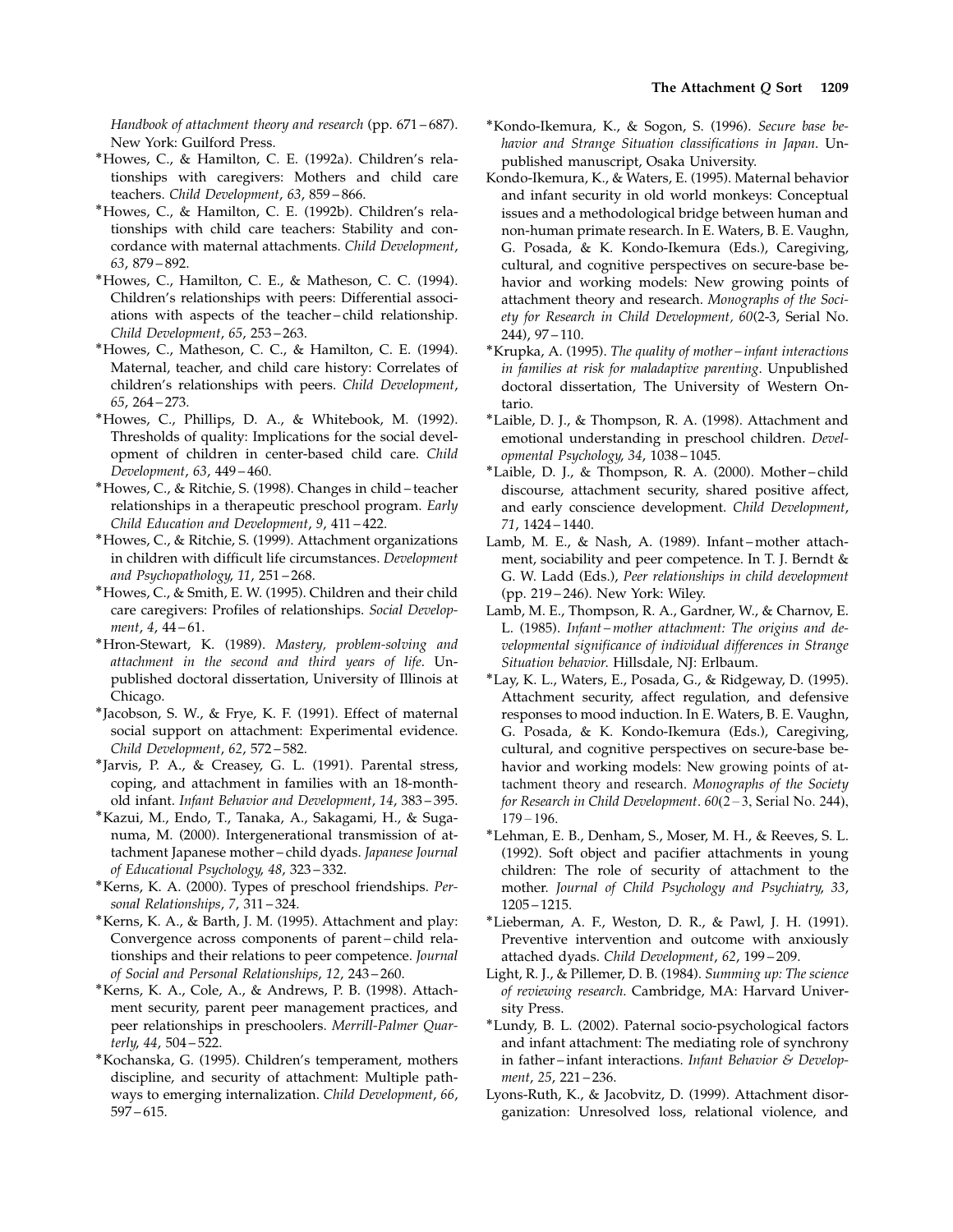lapses in behavioral and attentional strategies. In J. Cassidy & P. R. Shaver (Eds.), Handbook of attachment: Theory, research, and clinical applications (pp. 520–554). New York: Guilford Press.

- Main, M. (1990). Cross-cultural studies of attachment organization: Recent studies, changing methodologies, and the concept of conditional strategies. Human Development, 33, 48 – 61.
- Main, M. (1999). Epilogue. Attachment theory: Eighteen points with suggestions for future studies. In J. Cassidy & P. R. Shaver (Eds.), Handbook of attachment: Theory, research, and clinical applications (pp. 845-889). New York: Guilford Press.
- Main, M., & Cassidy, J. (1988). Categories of response to reunion with parent at age six: Predictable from infant attachment classifications and stable over a one-month period. Developmental Psychology, 24, 415 – 426.
- Main, M., & Solomon, M. (1990). Procedures for identifying infants as disorganized/disoriented during the Ainsworth Strange Situation. In M. T. Greenberg, D. Cicchetti, & E. M. Cummings (Eds.), Attachment in the preschool years (pp. 121 – 160). Chicago: University of Chicago Press.<br>\*Mangelsdorf, S. C., Plunkett, J. W., Dedrick, C. F., & Ber-
- lin, M. (1996). Attachment security in very low birth weight infants. Developmental Psychology, 32, 914-920.<br>\*Marsh, B. P. (1994). Quality of attachment and reunion be-
- haviors associated with early child care. Unpublished doc-
- toral dissertation, University of Pittsburgh. McCullough, P. A. (2000). Effects of prenatal drug exposure and caregiving environment on infant development. Dissertation Abstracts International: A. The Humanities and Social Sciences, 60, 4319.<br>\*Moran, G., Pederson, D. R., Pettit, P., & Krupka, A. (1992).
- Maternal sensitivity and infant mother attachment in a developmentally delayed sample. Infant Behavior and Development, 15, 427 - 442.
- \*Moss, E., Gosselin, C., Rousseau, D., & Dumont, M. (1997). Attachment and joint problem solving experiences during the preschool period. Social Development, 6,  $1 - 17.$
- Mullen, B. (1989). Advanced basic meta-analysis. Hillsdale, NJ: Erlbaum.<br>\*Nakagawa, M., Teti, D. M., & Lamb, M. E. (1992). An
- ecological study of child mother attachments among Japanese Sojourners in the United States. Developmental
- Psychology, 28, 584–592.<br>\*National Institute of Child Health and Human Development Early Child Care Research Network. (1999). NICHD Study of Early Child Care. Phase I [CD-ROM]. Available at http://public.rti.org/secc/.<br>\*O'Connor, M. J., Kogan, N., & Findlay, R. (2002). Pre-
- natal alcohol exposure and attachment behavior in children. Alcoholism-Clinical and Experimental Research,
- 26, 1592 1602.<br>\*Oppenheim, D. (1997). The attachment doll-play interview for preschoolers. International Journal of Behavioral Development, 20, 681 – 697.
- Parent, S., & Moss, E. (1995). L'influence de l'attachement mere-enfant et des habilites verbales de l'enfant d'age prescolaire sur l'etayage maternel dans une tache de planification simple [The influence of mother – child attachment and preschool child's verbal skills on maternal scaffolding in a simple planning task]. Enfance, 317 – 335. Park, K. A. (1992). Preschoolers' reactions to loss of a best
- friend: Developmental trends and individual differences. Child Study Journal, 22, 233 – 252.<br>\*Park, K. A. (2001). Attachment security of 12 month old
- Korean infants: Relations with maternal sensitivity and infants' temperament. Early Child Development and Care, 167, 27 – 38.<br>\*Park, K. A., & Waters, E. (1989). Security of attach-
- ment and preschool friendships. Child Development, 60, 1076 – 1081.<br>\*Pederson, D. R., Gleason, K. E., Moran, G., & Bento, S.
- (1998). Maternal attachment representations, maternal sensitivity, and infant-mother attachment. Developmen-
- tal Psychology, 34, 925 933.<br>\*Pederson, D. R., & Moran, G. (1996). Expressions of the attachment relationship outside of the Strange Situation. Child Development, 67, 915–927.<br>\*Pederson, D. R., Moran, G., Bento, S., & Buckland, G.
- (1992, July). Maternal sensitivity and attachment security: Concordance of home- and lab-based measures. Poster session presented at the International Conference on Infant
- Studies, Miami Beach, FL.<br>\*Pederson, D. R., Moran, G., Sitko, C., Campbell, K., Ghesquire, K., & Acton, H. (1990). Maternal sensitivity, and the security of infant – mother attachment: A Q-sort
- study. Child Development, 61, 1974-1983.<br>\*Peterson, N. J., Drotar, D., Olness, K., Guay, L., & Kiziri-Mayengo, R. (2001). The relationship of maternal and child HIV infection to security of attachment among Ugandan infants. Child Psychiatry and Human Develop-
- ment, 32, 3-17.<br>\*Petrie, A. J., & Davidson, I. F. W. K. (1995). Toward a grounded theory of parent preschool involvement. Early
- Child Development and Care, 111, 5-17.<br>\*Phonyotin, P. (1994). Relations between young Thai children's attachment and their reunion behavior when picked up by their mothers from early childhood settings. Unpublished
- doctoral dissertation, University of Missouri.<br>\*Pianta, R. C., Nimetz, S. L., & Bennett, E. (1997). Mother child relationships, teacher – child relationships, and school outcomes in preschool and kindergarten. Early
- Childhood Research Quarterly, 12, 263-280.<br>\*Pierrehumbert, B., Muehlemann, I., Antonietti, J. P., & Sieye, A. (1995). Etude de validation d'une version francophone du ''Q-sort'' d'attachement de Water et
- Deane. *Enfance,* 315.<br>\*Pool, M. M., Bijleveld, C. C. J. H., & Tavecchio, L. W. C. (2000). The effect of same-age and mixed-age grouping in day care on parent – child attachment security. Social Behavior and Personality, 28, 595 – 602.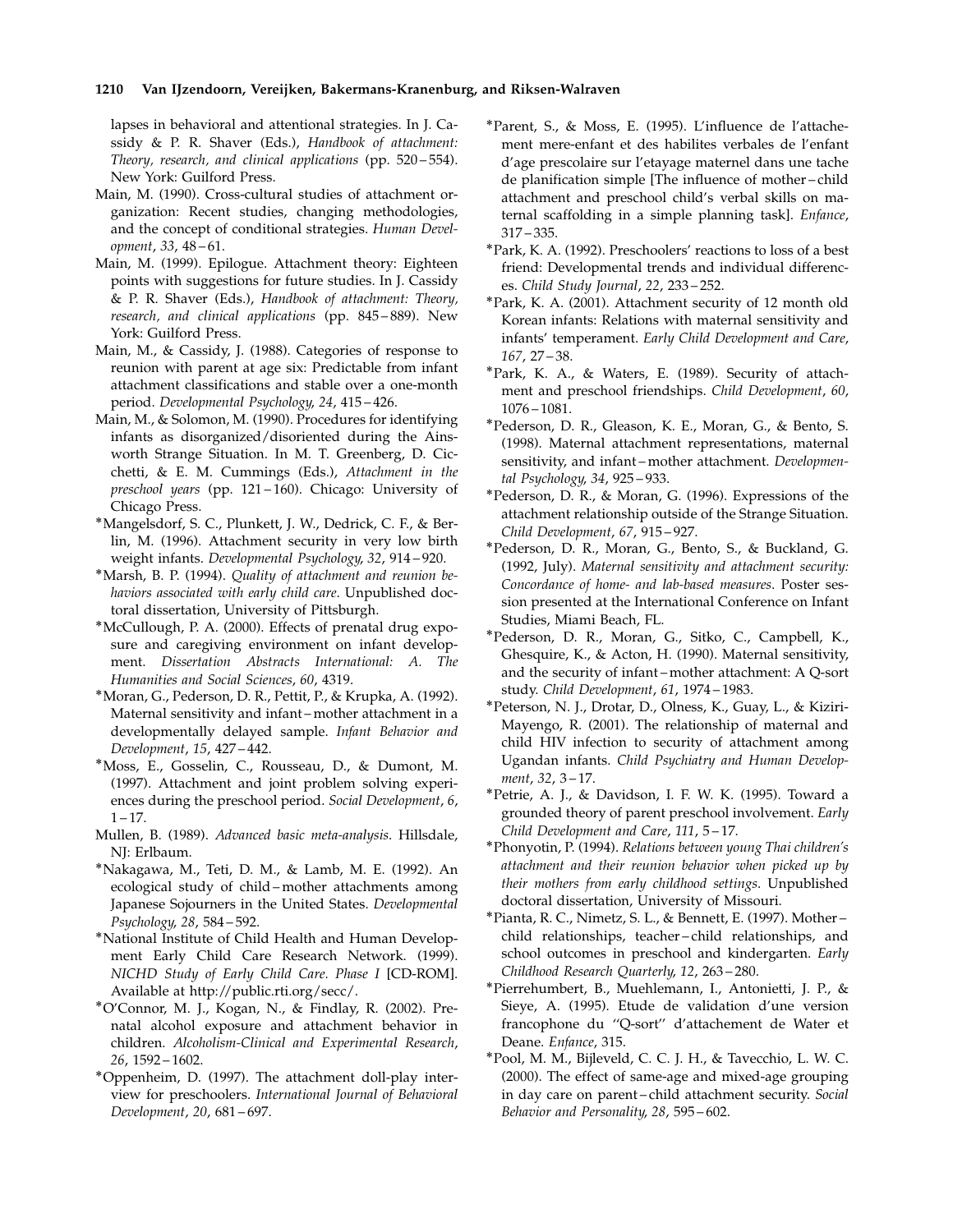- Posada, G., Gao, Y., Wu, F., Posada, R., Tascon, M., Schoelmerich, A., et al. (1995). The secure base phenomenon across cultures: Children's behavior, mother's preferences, and experts' concepts. In E. Waters, B. E. Vaughn, G. Posada, & K. Kondo-Ikemura (Eds.), Caregiving, cultural, and cognitive perspectives on securebase behavior and working models: New growing points of attachment theory and research. Monographs of the Society for Research in Child Development, 60(2-3,
- Serial No. 244), 27–48<br>\*Posada, G., Jacobs, A., Carbonell, O. A., Alzate, G., Bustamante, M. R., & Arenas, A. (1999). Maternal care and attachment security in ordinary and emegency contexts. Developmental Psychology, 35, 1379 – 1388.<br>\*Posada, G., Jacobs, A., Richmond, M. K., Carbonell, O. A.,
- Alzate, G., Bustamante, M. R., et al. (2002). Maternal caregiving and infant security in two cultures. Developmental Psychology, 38, 67-78.<br>\*Posada, G., Waters, E., Crowell, J. A., & Lay, K. L. (1995).
- Is it easier to use a secure mother as a secure base? Attachment Q-sort correlates of the Adult Attachment Interview. In E. Waters, B. E. Vaughn, G. Posada, & K. Kondo-Ikemura (Eds.), Constructs, cultures and caregiving: New growing points in attachment theory and research. Monographs of the Society for Research in Child Development, 60(Serial No. 244), 133 – 145.<br>\* Preski, S., & Walker, L. O. (1992, July). Maternal report of
- infant attachment security: Measurement considerations. Poster presented at the 8th International Conference on Infant Studies, Miami Beach, FL.<br>\*Puentes-Neuman, G. (2000). Toddlers' social coordination
- with an unfamiliar peer: Patternings of attachment, temperament, and coping during dyadic exchange. Dissertation Abstracts International: Section B. The Physical Sciences and Engineering, 61, 1674.<br>\*Roggman, L. A., Hart, A. D., & Jump, V. K. (1996, April).
- Attachment in relation to parenting stress and temperament: Longitudinal effects from 10 to 18 months. Paper presented at the International Conference on Infant Studies, Montreal, Canada.
- Rosenthal, R. (1991). Meta-analytic procedures for social research. Beverly Hills, CA: Sage.
- Rosenthal, R. (1995). Writing meta-analytic reviews. Psychological Bulletin, 118, 183 – 192.
- Rutgers, A. H., Bakermans-Kranenburg, M. J., & van IJzendoorn, M. H. (2004). Attachment in autistic children: The Attachment Q-Set. Manuscript in prepartion.<br>\*Sagi, A., van IJzendoorn, M. H., Aviezer, O., Donnell, F.,
- Koren-Karie, N., Joels, T., et al. (1995). Attachments in multiple-caregiver and multiple-infant environment: The case of the Israeli kibbutzim. In E. Waters, B. E. Vaughn, G. Posada, & K. Kondo-Ikemura (Eds.), Caregiving, cultural, and cognitive perspectives on securebase behavior and working models: New growing points of attachment theory and research. Monographs of the Society for Research in Child Development, 60(2-3, Serial No. 244), 71 – 91.
- Schiller, M. M., Seifer, R., Resnick, S., & Riordan, K. (1995, April). Temperament, maternal interaction style and attachment in the first year of life. Paper presented at the meeting of the Society for Research in Child Development, Indianapolis, IN.<br>\*Schmidt, M. E. (1998). Predicting kindergartners' be-
- havioral and social outcomes from security of attachment with mother at age 3. Dissertation Abstracts International: B. The Physical Sciences and Engineering, 59, 1394.
- Schneider, B. H., Atkinson, L. E., & Tardif, C. (2001). Child – parent attachment and children's peer relations: A quantitative review. Developmental Psychology, 37, 86 – 100.<br>\*Schneider-Rosen, K., & Burke, P. B. (1999). Multiple at-
- tachment relationships within families: Mothers and fathers with two young children. Developmental Psychology, 35, 436 – 441.<br>\*Schoelmerich, A., Fracasso, M. P., Lamb, M. E., & Broberg,
- A. G. (1995). Interactional harmony at 7 and 10 months of age predicts security of attachment as measured by Q-sort ratings. Social Development, 4, 62-74.<br>\*Schoelmerich, A., & van Aken, M. A. G. (1996). Attach-
- ment security and maternal concepts of ideal children in Northern and Southern Germany. International Journal of<br>Behavioral Development, 19, 725 - 738.
- \*Seifer, R., Schiller, M., Sameroff, A. J., Resnick, S., & Riordan, K. (1996). Attachment, maternal sensitivity, and infant temperament during the first year of life. Devel-
- opmental Psychology, 32, 12–25.<br>\*Silverman, N. (1990). Attachment, maternal behavior and preschool competence at age three. Unpublished doctoral dissertation, Boston University.
- Solomon, J., & George, C. (1999). The measurement of attachment security in infancy and childhood. In J. Cassidy & P. Shaver (Eds.), Handbook of attachment theory
- and research (pp. 287-316). New York: Guilford Press.<br>\*Solomon, J., George, C., & Silverman, N. (1987). Maternal caretaking Q-sort: Describing age-related changes in mother – child interaction. Unpublished manuscript.
- Sroufe, L. A. (1985). Attachment classification from the perspective of infant – caregiver relationships and infant temperament. Child Development, 56, 1-14.
- Sroufe, L. A. (1988). The role of infant caregiver attachment in development. In J. Belsky & T. Nezworski (Eds.), Clinical implications of attachment (pp. 18 – 40). Hillsdale, NJ: Erlbaum.<br>\*Stevenson-Hinde, J., & Shouldice, A. (1990). Fear and at-
- tachment in 2.5-year-olds. British Journal of Developmental Psychology, 8, 319 – 333.
- Stevenson-Hinde, J., & Verschueren, K. (2002). Attachment in childhood. In P. K. Smith & C. H. Hart (Eds.), Handbook of childhood social development (pp. 182 – 204). Oxford, England: Blackwell.<br>\*Strayer, F. F., Verissimo, M., Vaughn, B. E., & Howes, C.
- (1995). A quantitative approach to the description and classification of primary social relationships. In E. Waters, B. E. Vaughn, G. Posada, & K. Kondo-Ikemura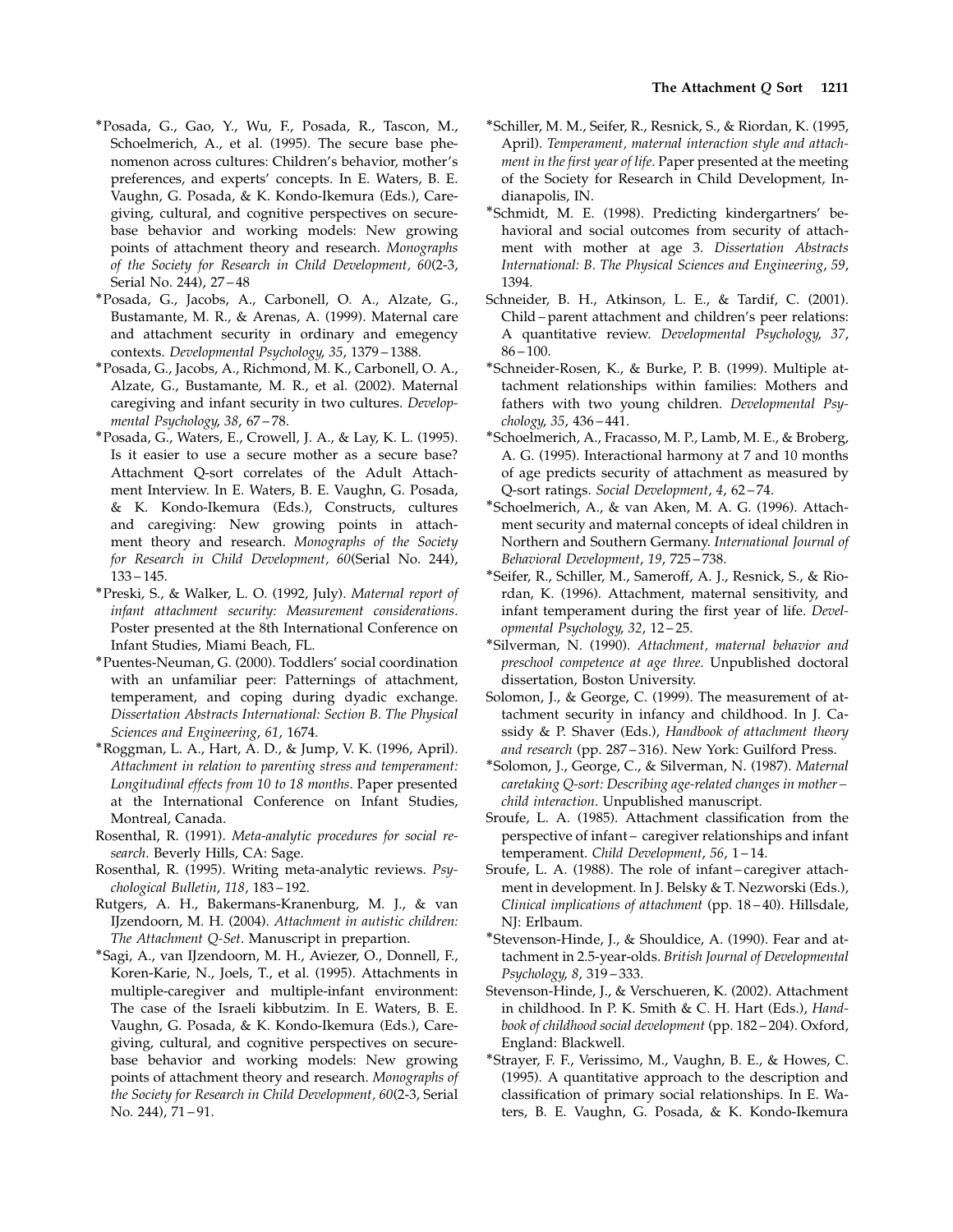(Eds.), Caregiving, cultural, and cognitive perspectives on secure-base behavior and working models: New growing points of attachment theory and research. Monographs of the Society for Research in Child Development, 60(2–3, Serial No. 244), 49–70<br>\*Symons, D. K., Clark, S., Isaksen, G., & Marshall, J. (1998).

- Stability of Q-sort attachment security from age two to five. Infant Behavior and Development, 21, 785-791.<br>\*Symons, D. K., Noiles, L. N., & Richards, C. M. (1995,
- March). Maternal sensitivity and concurrent infant mother attachment security at age two. Paper presented at the Society for Research in Child Development, Indianapolis, IN.
- Tabachnick, B. G., & Fidell, L. S. (2001). Using multivariate
- statistics. New York: Harper & Row.<br>\*Tarabulsy, G. M., & Moran, G. (1997). Similarities and differences in mothers' and observers' descriptions of attachment behaviors. International Journal of Behavioral
- Development, 21, 599 619.<br>\*Tessier, R., Tarabulsy, G. M., Larin, S., Josee, L., Gagon, M. F., & Johanne, T. (2002). A home-based description of attachment in physically disabled infants. Social Development, 11, 147 – 165.<br>\*Teti, D. M., & Ablard, K. E. (1989). Security of attachment
- and infant sibling relationships: A laboratory study.
- Child Development, 60, 1519 1528.<br>\*Teti, D. M., & McGourty, S. (1996). Using mothers versus trained observers in assessing children's secure base behavior: Theoretical and methodological considerations. Child Development, 67, 597–605.<br>\*Teti, D. M., Nakagawa, M., Das, R., & Wirth, O. (1991).
- Security of attachment between preschoolers and their mothers: Relations among social interaction, parenting stress, and mother's sorts of the Attachment Q-Set. Developmental Psychology, 27, 440–447.<br>\*Teti, D. M., Sakin, J., Kucera, E., & Corns, K. M. (1996).
- And baby makes four: Predictors of attachment security among preschool-aged firstborns during the transition to siblinghood. Child Development, 67, 579 – 596.
- Thompson, R. A. (1990). Vulnerability in research $-A$  developmental perspective on research risk. Child Development, 61, 1 – 16.
- Thompson, R. A. (1999). Early attachment and later development. In J. Cassidy & P. Shaver (Eds.), Handbook of attachment theory and research (pp. 265 – 286). New York: Guilford Press.<br>\*Trudel, M. (1988). Developmental changes in temperament.
- Unpublished doctoral dissertation, University of Quebec at Montreal.<br>\*Van Bakel, H. J. A., & Riksen-Walraven, J. M. (2002).
- Parenting and development of one-year-olds: Links with parental, contextual, and child characteristics. Child Development, 73, 256–273.<br>\*Van Bakel, H. J. A., & Riksen-Walraven, J. M. A. (in press)
- AQS security scores: What do they represent? A study in
- construct validation. Infant Mental Health Journal.<br>\*Van Dam, M., & van IJzendoorn, M. H. (1988). Measuring attachment security: Concurrent and predictive validity

of the Parental Attachment Q-set. Journal of Genetic Pyschology, 149, 447 – 457.

- van IJzendoorn, M. H. (1995). Adult attachment representations, parental responsiveness, and infant attachment. A meta-analysis on the predictive validity of the Adult Attachment Interview. Psychological Bulletin, 117, 387 – 403.
- van IJzendoorn, M. H., & De Wolff, M. W. E. (1997). In search of the absent father. Meta-analyses of infant – father attachment. A rejoinder to our discussants. Child Development, 68, 604 – 609.
- van IJzendoorn, M. H., & Sagi, A. (1999). Cross-cultural patterns of attachment: Universal and contextual dimensions. In J. Cassidy & P. Shaver (Eds.), Handbook of attachment theory and research (pp. 265 – 286). New York: Guilford Press.
- Vaughn, B. E., & Bost, K. K. (1999). Attachment and temperament: Redundant, independent, or interacting influences on interpersonal adaptation and personality development. In J. Cassidy & P. Shaver (Eds.), Handbook of attachment theory and research (pp. 198–225). New York: Guilford Press.
- Vaughn, B., Egeland, B., Sroufe, L. A., & Waters, E. (1979). Individual differences in infant – mother attachment at twelve and eighteen months: Stability and change in families under stress. Child Development, 50, 971 – 975.
- Vaughn, B. E., Stevenson-Hinde, J., Waters, E., Kotsaftis, A., Lefever, G. B., Shouldice, A., et al. (1992). Attachment security and temperament in infancy and early childhood: Some conceptual clarifications. Developmental
- Psychology, 28, 463–473.<br>Naughn, B. E., Strayer, F. F., Jacques, M., Trudel, M., & Seifer, R. (1991). Maternal descriptions of 2- and 3-year old children: A comparison of attachment Q-sorts in two socio-cultural communities. International Journal of Be-
- havioral Development, 14, 249-271.<br>\*Vaughn, B. E., & Waters, E. (1990). Attachment behavior at home and in the laboratory: Q-sort observations and strange situation classifications of one-year-olds. Child
- Development, 61, 1965 1973.<br>\*Vereijken, C. M. J. L. (1996). The mother infant relationship in Japan: Attachment, dependency and amae. Capelle aan
- den IJsel, Netherlands: Labyrint Publication.<br>\*Vereijken, C. M. J. L., Hanta, S., & van Lieshout, C. F. M. (1997). Validity of attachment Q-sort descriptions by mothers: The Japanese case. Japanese Psychological Re-
- search, 39, 291 299.<br>\*Vereijken, C. M. J. L., & Kondo-Ikemura, K. (2004). Attachment security and maternal sensitivity in Japan: Mother and observer attachment Q-sorts related to maternal behaviors. Manuscript in preparation.
- Vereijken, C. M. J. L., Meij, J. T. H., & Riksen-Walraven, J. M. A. (2004). Validity of attachment Q-sort descriptions by mothers: The Dutch case. Manuscript in preparation.<br>\*Vereijken, C. M. J. L., Riksen-Walraven, J. M., & Kondo-
- Ikemura, K. (1997). Maternal sensitivity and infant attachment security in Japan: A longitudinal study. International Journal of Behavioral Development, 21, 35 – 49.